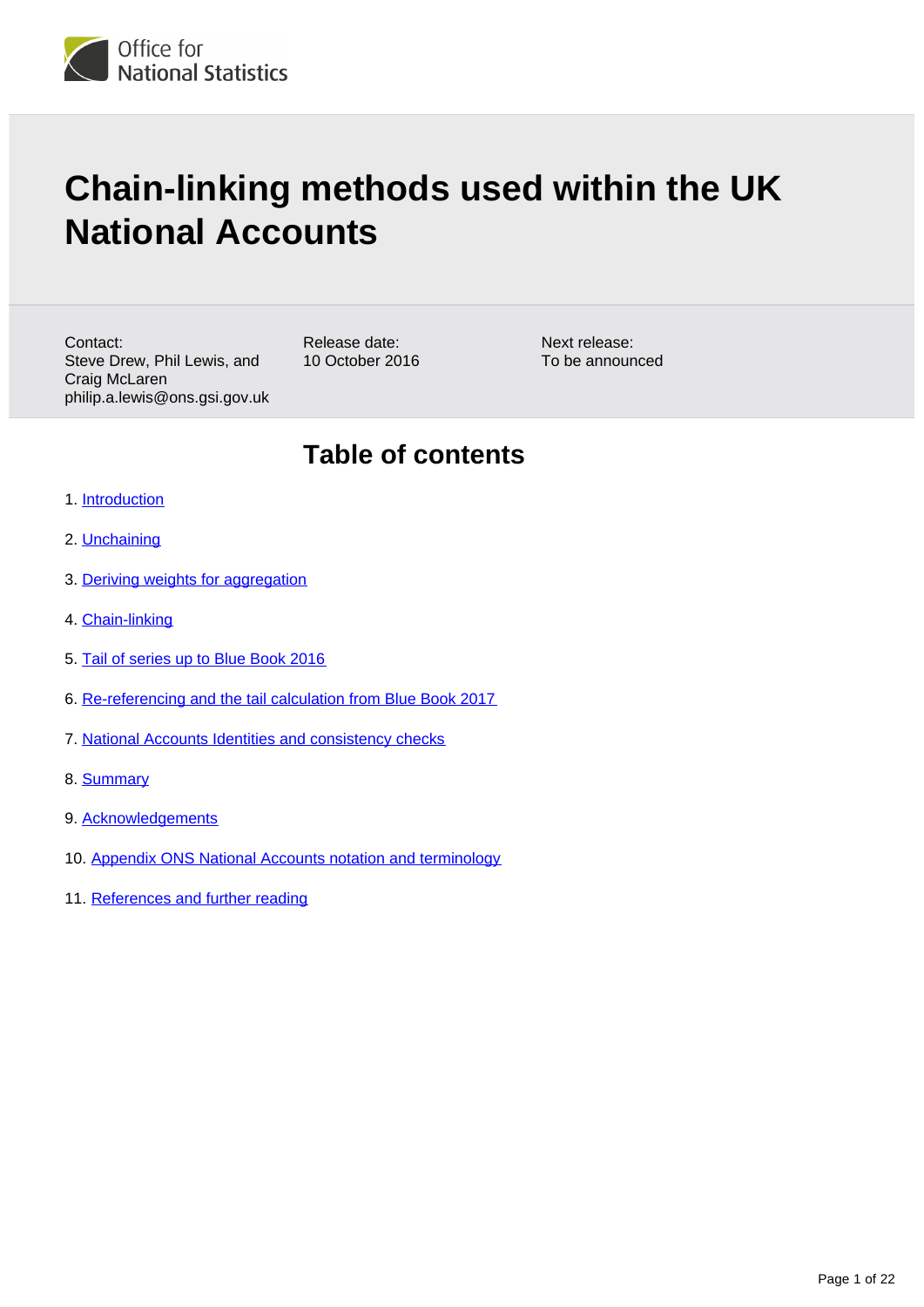# <span id="page-1-0"></span>**1 . Introduction**

We produce the UK National Accounts estimates which include the calculation of volume measure series for economic data.

This is a technical reference paper which describes unchaining and chain-linking methodology used in the production of volume measures within the UK. Section 10 describes all terminology used in this paper.

A volume measure is a series of economic data from successive years expressed in real terms by calculating the production volume for each year in the prices of a reference year. The resultant time-series of production figures has the effects of price changes removed. That is, the effects of monetary inflation or deflation have been removed so that the series reflects only production volume.

A current price (CP) estimate records the actual or estimated monetary value for a defined period. The current price estimate is the value expressed in terms of the prices of that period. A time series of CP estimates can be constructed.

If a suitable deflator (or equivalently referred to as a price index) exists, then applying the deflator to a CP series the associated constant price (KP) or sometimes referred to as the volume measure (VM) series can be calculated. The relationship is

value = volume x price

So in this notation

 $CP = KP \times$  deflator

and then

CP/deflator = KP

Chain volume measure (CVM) estimates are VM estimates obtained by chain-linking. They are the result of joining together two indices that overlap in one period by rescaling one of them to make its value equal to that of the other in the same period, thus combining them into single consistent chain volume measure time series.

Corresponding CP and KP series are unchained to produce the previous year's prices series (PYP) and current year's prices series (CYP). The PYP series may be added or subtracted, weighted together or proportioned out to produce a new PYP series. Similarly the CYP series may be added or subtracted, weighted together or proportioned out. The resultant PYP series with its corresponding CYP series may then be chain-linked to produce a CVM estimate.

Eurostat (2013a, Section 2.2.3) defines the base and reference year as:

"– the base year is the year whose current price values are used to weight the price and volume measures derived at the elementary level of aggregation;

– the reference year is the year which is used for the presentation of a time series of volume data. In a series of index numbers it is the year that takes the value 100."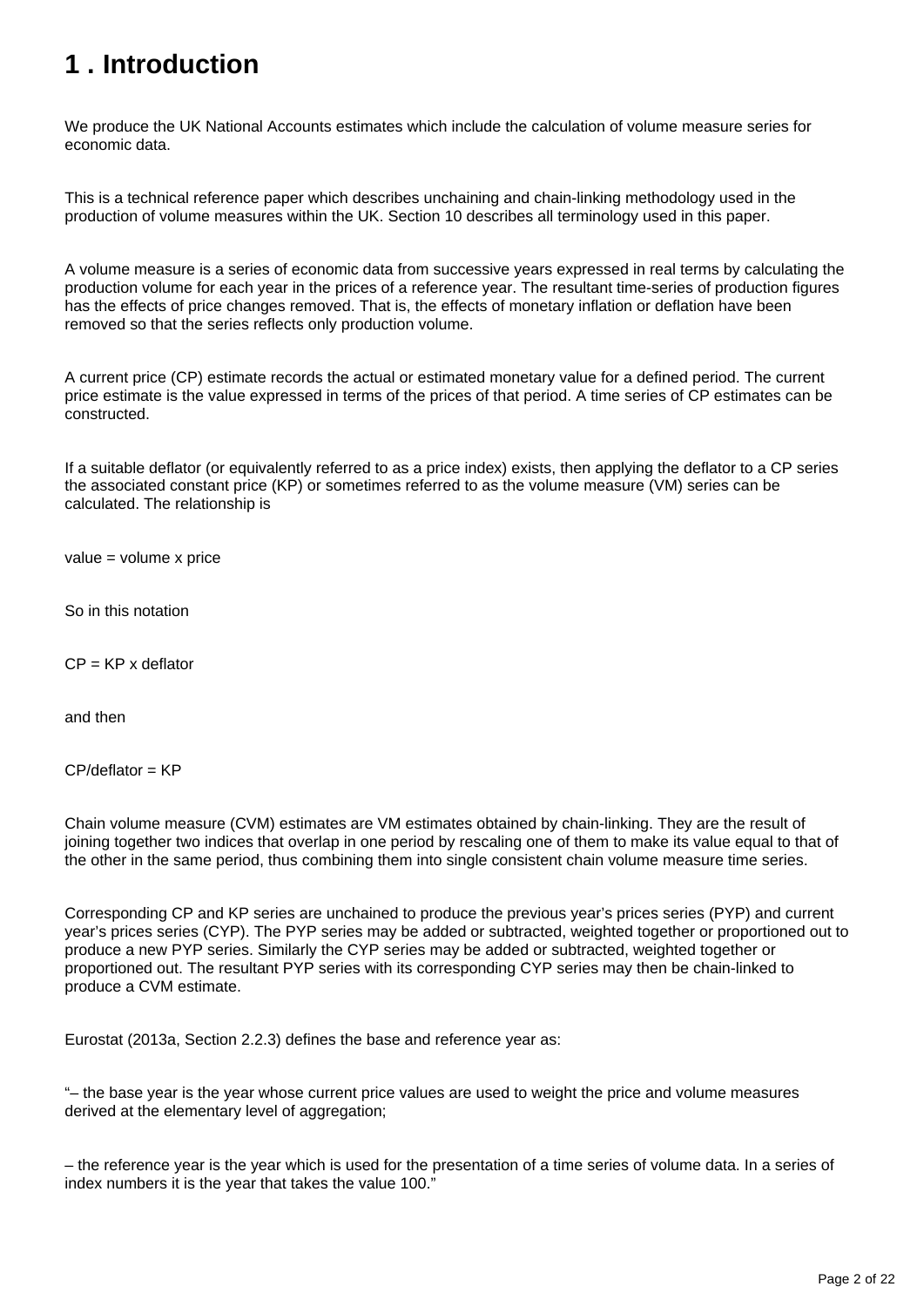It is important to note that the reference year bears no fixed relation to the years from which weights have been used and re-referencing is simply the application of a scaling factor to a time series, and does not change the growth rates in the time series.

The expression "chained volume measure" or "CVM" is used in the UK National Accounts publications to describe volume measures derived by chain-linking in either index form (that is, set to be 100 for reference year) or in £million form (that is referenced to the current monetary value in the reference year). This is also sometimes referred to as a "chain-linked volume" (CLV) or "chained volume" (see Eurostat 2013b, Chapter 6). The "CVM" notation is used in this article.

For constant price estimates the base period and the reference period coincide. Importantly for chained volume measures there is only one reference period, but there are many base periods.

The PYP (or CYP) series can be treated in the same way as a fixed base series, as you essentially have a series of annual fixed base series. A fixed base series uses fixed weights from the defined base period for all component series. So in this format PYP may be added or subtracted, weighted together or proportioned out. Chain-linking the PYP series together (using the corresponding CYP series) converts the unchained series which are expressed in the previous year's prices into a continuous series expressed in the prices of the reference year. The weights of a chained volume measure are updated each year and are based on the previous year's data. That is, it is not a fixed-weighted index with a single base year. Effectively the chained volume measure has multiple base periods and one reference period.

Additivity over aggregations is lost when these calculations are made for the chained periods. That is component series do not necessarily sum to totals. Eurostat (2013a, Section 2.2.3) also covers this point and states: "To keep all year-to-year growth rates of each variable unchanged when the reference year is changed, one should re-reference each variable separately, be it an elementary index, a sub-total or an overall aggregate such as GDP. The consequence is that, in the chained volume data of a fixed reference year, discrepancies will arise between individual elements and their totals. This is the 'non-additivity' problem".

In the UK national accounts the reference period used is the last fully balanced year. The choice of reference period in the UK national accounts is discussed in Documentation on Current Methods used for National Accounts, ONS (2008):

"The same reference year is used for all national accounts aggregates. When annual chain-linking was introduced to the UK National Accounts, the decision was made, after consultation with external users, to make the reference year the same as the last year from which weights have been used in the aggregate time series (and adopt this reference year with lower level-time series, regardless of the last year of weights which had been used in their construction)."

Every year we update the UK National Accounts through a process known as annual supply and use balancing. This brings together detailed data on the three approaches to measuring gross domestic product (GDP). It balances supply and demand by product, inputs and outputs by industry. Volume series are updated so their reference and base years are moved forward, usually (but not always) by one year. At the same time, major methodological or classification changes, may be implemented within the accounts. The publication incorporating these changes is known as the Blue Book, and the Quarterly National Accounts publication published a month prior is consistent with Blue Book. The Blue Book also includes changes made to incorporate new data sources, including those used for annual benchmarking purposes.

Weights to aggregate series are created for all years that have been through at least two annual rounds of supply use balancing. After the reference year the weights are not yet available. Therefore for years after the reference year the weights from the reference year are used. Consequently after the reference year the aggregation becomes a fixed base aggregation, as the final year for which weights exist becomes the base year for all years thereafter. This is sometimes referred to as a "fixed base tail". See section 5 for discussion on the treatment of series tails. For Blue Book 2016, a full set of weights were available for years up and including 2013. That is, 2013 was set as the reference period for Blue Book 2016. (Blue Book 2017 is discussed in section 6).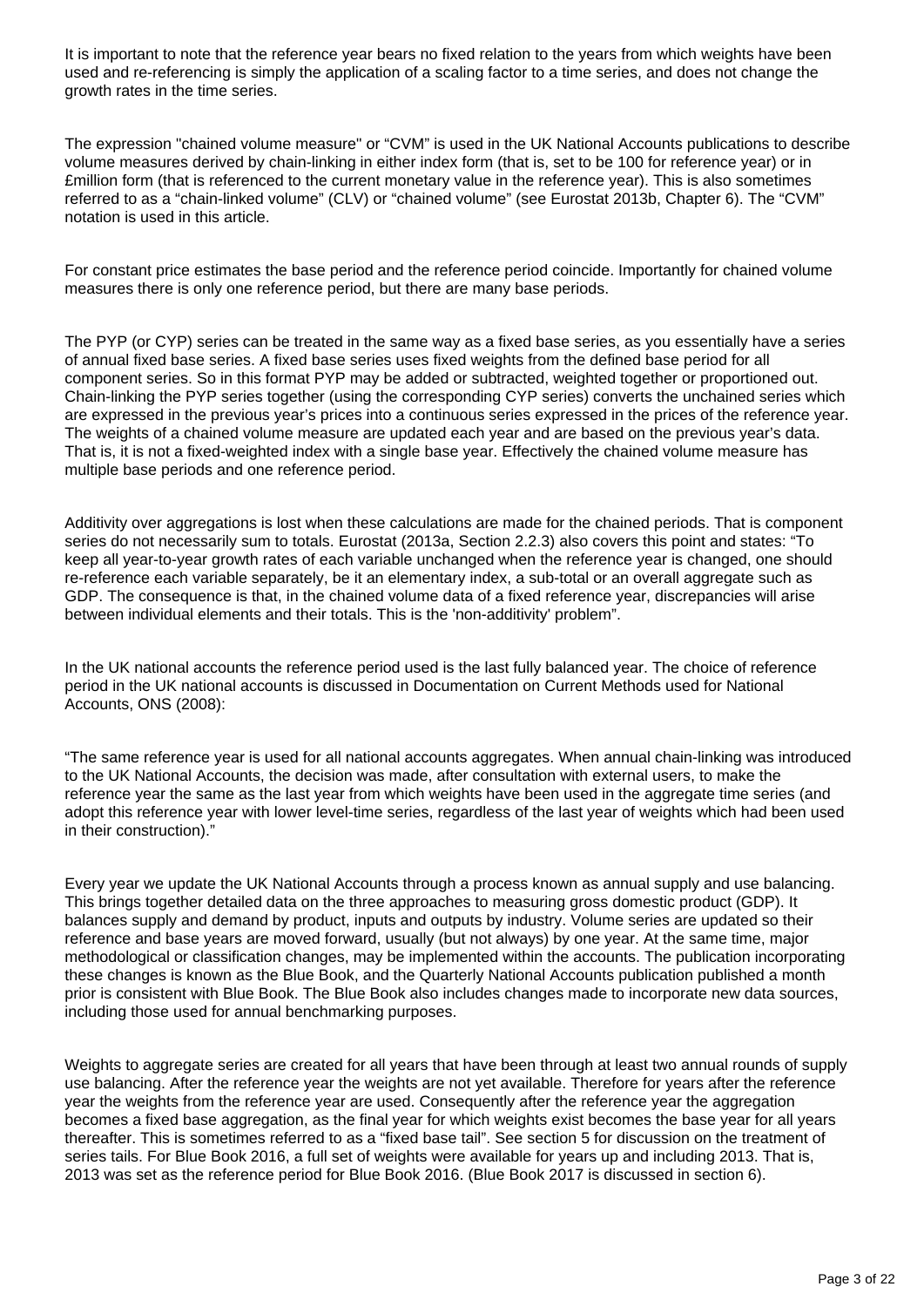# <span id="page-3-0"></span>**2 . Unchaining**

Unchaining converts a constant price series, for example constant price (KP), volume measure (VM) or chained volume measure (CVM), with a single reference year into an unchained series where each year is expressed in the previous year's prices. In our context the "last base year" is the last year which has been balanced through input-output supply and use tables (see Mahajan, 2006), where all values after that year are expressed in that year's prices. The last base year is used as the reference period and in the reference period the annual current price (CP) value = the annual KP value.

Within our processing system, unchaining is achieved using a standard statistical function, UNCHAIN. The inputs are a KP series and a corresponding CP series. The last base year for these series is stated as a parameter in the function call as well as whether the output should be a previous year's prices (PYP) or a current year's prices (CYP) series.

The steps of the process required before unchaining are:

- collect and derive a time series of CP estimates
- calculate a KP equivalent time series, for example, by calculating deflators and then deflating the CP estimates
- for a single KP time series the quarterly values in each year may be added together to generate the annual value. Similarly the monthly values in each year may be added to generate the quarterly values or the annual value
- calculate annual CP values (that is, sum quarterly input (or monthly) to annual)
- calculate annual KP values (that is, sum quarterly input (or monthly) to annual)
- calculate PYPs as described below (that is, unchaining)
- calculate CYPs as described below (that is, unchaining)

Within our processing systems the UNCHAIN function can also be used for intermediate calculations in order to derive the required CVM outputs. The outputs from the UNCHAIN function are CYP and PYP estimates which are consistent so that when chain-linked back again give the input CVM estimate (before benchmarking and smoothing are applied). Note, in this context for national accounts, that chain-linking is not the opposite of unchaining because chain-linking includes additional statistical processing steps for benchmarking and smoothing.

The PYP (and CYP) time series may be used in the same way as a fixed base series. Each year of the PYP series is an annual fixed base series. So that the PYP series may be added or subtracted as well as weighted together or proportioned out as required to the desired series. Similarly this applies to the CYP series.

### **2.1 Calculating previous year's prices: for years up to and including the last base year**

The PYP estimates are calculated from the value of the constant price series for that period divided by the value of the annual constant price series for the year preceding the time period and multiplied by the value of the annual current price series for that year.

To generate the PYP series for "year y" the annual CP and annual KP values for year y-1 are required. Therefore the PYP series starts for the year after the first year of the input CP and KP data. This is sometimes referred to as "losing the first year".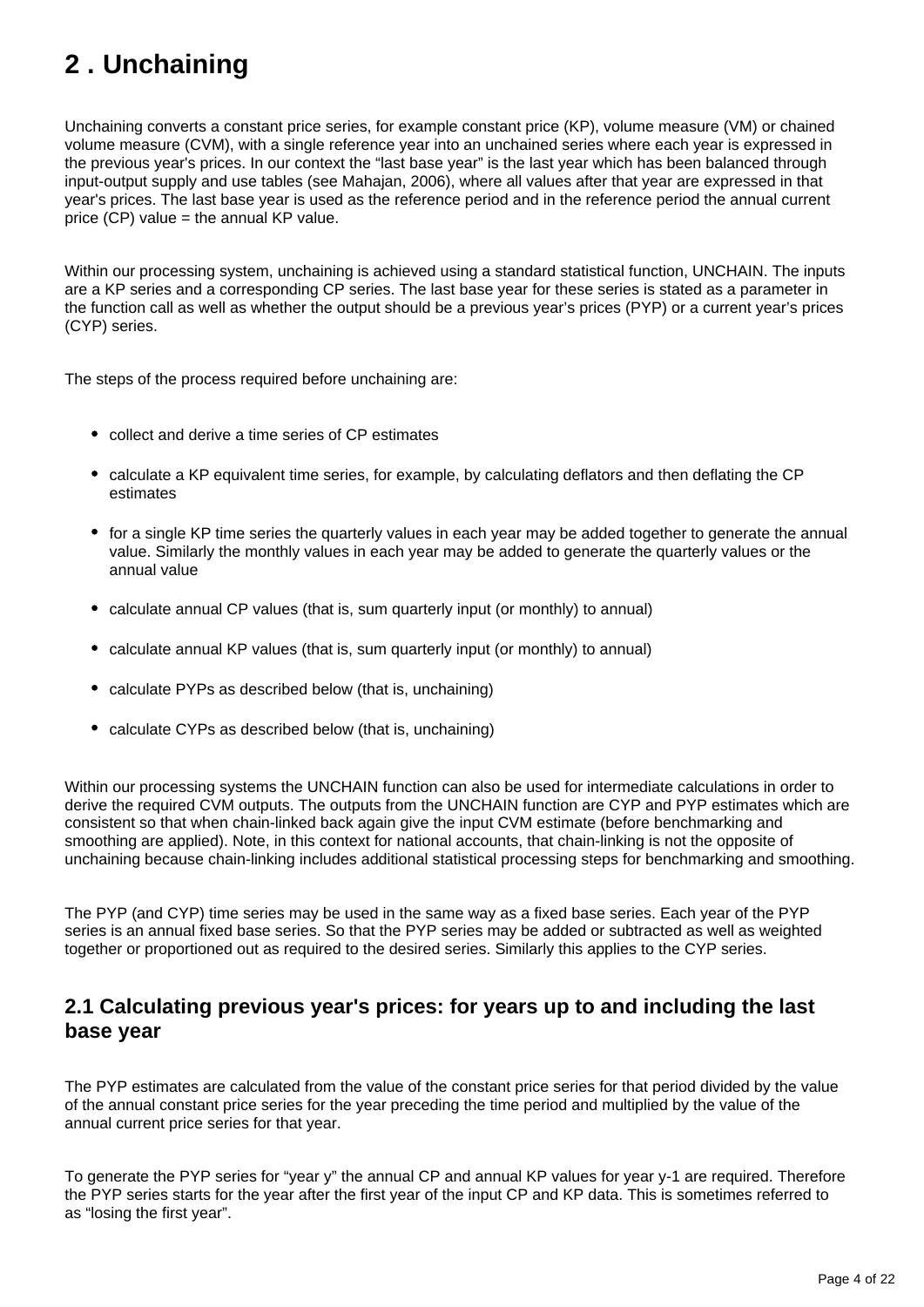Note that in the following notation, data for months, quarters or years used are complete full data for that time period. A separate discussion and treatment is needed for the tail of the time series (see Section 2.3 in this paper).

Note that for ease of reading the notation PYP(y) is used to represent the PYP value for year y. This is often written as PYP<sub>y</sub>.

### **2.1.1 Notation for unchaining an annual KP series to a PYP series for a given year**

 $PYP(y) = \frac{KP(y)}{KP(y-1)} \times CP(y-1) = KP(y) \times \frac{CP(y-1)}{KP(y-1)}$ 

where

- y-1 is the year previous to year y
- PYP(y) is the PYP value for year y
- $KP(y)$  is the KP value year y
- CP(y-1) is the annual CP value for year y-1
- KP(y-1) is the annual KP value for year y-1

### **2.1.2 Notation for unchaining a quarterly KP series to a PYP series for a given quarter**

 $PYP(q,y) = \frac{KP(q,y)}{KP(y-1)} \times CP(y-1) = KP(q,y) \times \frac{CP(y-1)}{KP(y-1)}$ 

where

- v-1 is the year previous to year y
- PYP $(q, y)$  is the PYP value for quarter q, year y
- $KP(q, y)$  is the KP value for quarter q, year y
- CP(y-1) is the annual CP value for year y-1
- KP(y-1) is the annual KP value for year y-1

#### **2.13 Notation for unchaining a monthly KP series to a PYP series for a given month**

 $PYP(m,y) = \frac{KP(m,y)}{KP(y-1)} \times CP(y-1) = KP(m,y) \times \frac{CP(y-1)}{KP(y-1)}$ 

where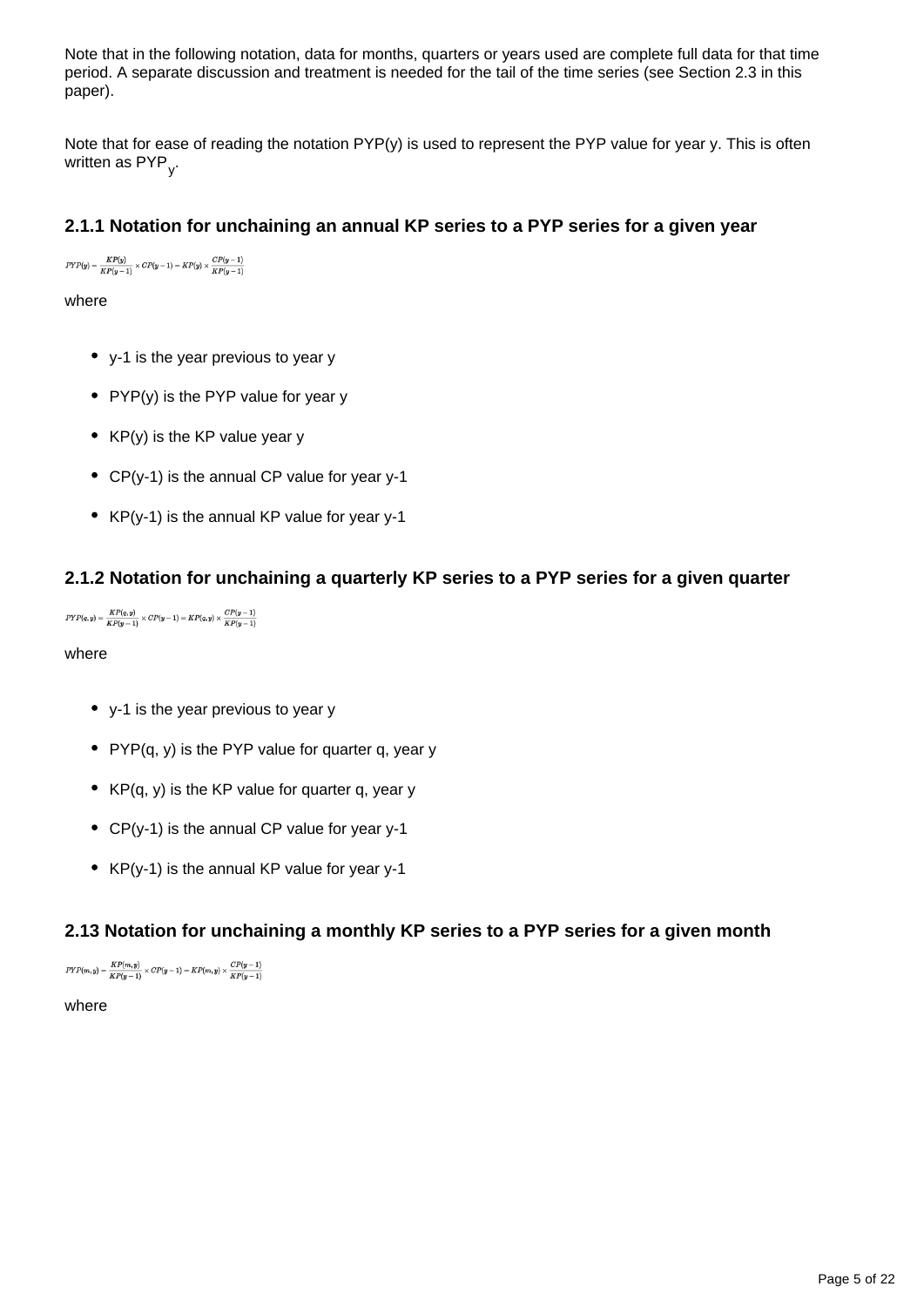- y-1 is the year previous to year y
- PYP $(m, v)$  is the PYP value for month m, year y
- $KP(m, y)$  is the KP value for month m, year y
- CP(y-1) is the annual CP value for year y-1
- KP(y-1) is the annual KP value for year y-1

## **2.2 Calculating current year's prices: for years up to and including the last base year**

The current year's price series (CYP) is calculated as the value of the constant price series for that period divided by the value of the annual constant price series for the year containing the time period and multiplied by the value of the annual current price series for that year.

### **2.2.1 Notation for unchaining an annual KP series to a CYP series for a given year**

 $\label{eq:CFP} CYP(y) = \frac{KP(y)}{KP(y)} \times CP(y) = CP(y)$ 

#### where

- CYP(y) is the CYP value for year y
- $KP(v)$  is the KP value year y
- CP(y) is the annual CP value for year y

#### **2.2.2 Notation for unchaining a quarterly KP series to a CYP series for a given quarter**

 $CYP(q, y) = \frac{KP(q, y)}{KP(y)} \times CP(y) = KP(q, y) \times \frac{CP(y)}{KP(y)}$ 

#### where

- CYP(q, y) is the CYP value for quarter q, year y
- $KP(q, y)$  is the KP value for quarter q, year y
- $CP(y)$  is the annual CP value for year y

### **2.2.3 Notation for unchaining a monthly KP series to a CYP series for a given month**

```
\label{eq:CFP} CYP(m,y) = \frac{KP(m,y)}{KP(y)} \times CP(y) = KP(m,y) \times \frac{CP(y)}{KP(y)}
```
#### where

- CYP(m, y) is the CYP value for month m, year y
- $KP(m, y)$  is the KP value for month m, year y
- $CP(y)$  is the annual CP value for year y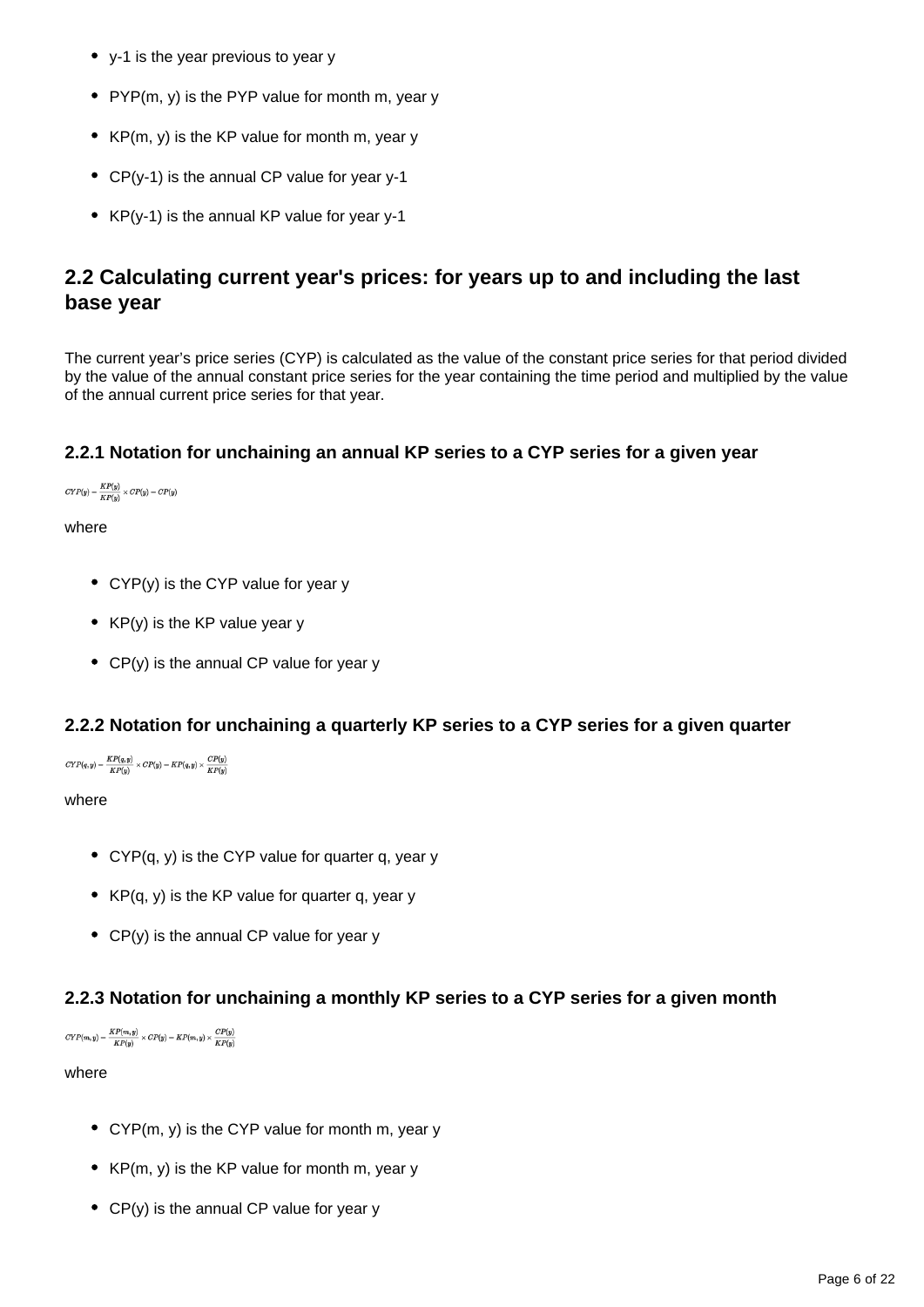## **2.3 Calculating previous year's prices and current year's prices for periods after the last base year (the tail)**

For our outputs up to Blue Book 2016 after the last base year, both the PYP and CYP series are defined to be the value of the constant price series for that period divided by the value of the annual constant price series for the last base year and multiplied by the value of the annual current price series for the last base year. However, by definition of the last base year, the annual constant price series equals the value of the annual current price series for the last base year. Periods after the last base year are often referred to as the tail of the series. Therefore periods in the tail for outputs up to Blue Book 2016, were not truly a "previous year's prices" series despite being labelled as one.

For Blue Book 2016, the last base year will be set to be 2013. See section 5 for further discussion on the treatment of series tails.

### **2.3.1 Notation for CYP series and PYP Series from annual KP for periods after the last base year for a given year**

 $PYP(y) = CYP(y) = KP(y)$ 

where

- PYP(y) is the PYP value for year y
- CYP(y) is the CYP value for year y
- KP(y) is the KP value year y

### **2.3.2 Notation for CYP series and PYP Series from quarterly KP for periods after the last base year for a given quarter**

 $CTYP(q,y) = PYP(q,y) = KP(q,y)$ 

where

- PYP $(q, y)$  is the PYP value for quarter q, year y
- CYP(q, y) is the CYP value for quarter q, year y
- $KP(q, y)$  is the KP value for quarter q, year y

### **2.3.3 Notation for CYP series and PYP Series from monthly KP for periods after the last base year for a given month**

 $\label{eq:CFP} CYP(m,y) = PYP(m,y) = KP(m,y)$ 

where:

- PYP(m, y) is the PYP value for month m, year y
- CYP(m, y) is the CYP value for month m, year y
- $KP(m, y)$  is the KP value for month m, year y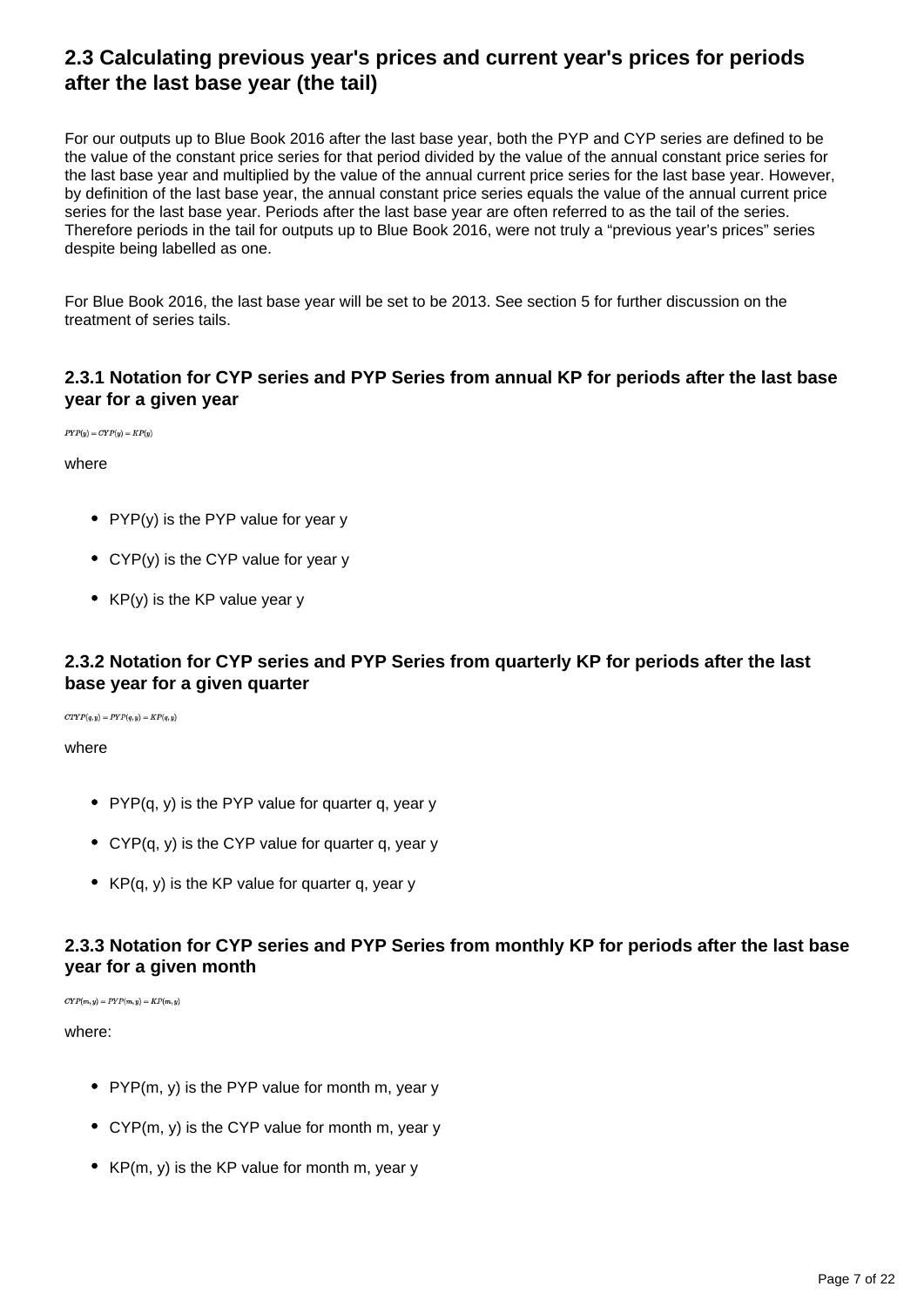Algebraically, for example, for a quarterly KP input series:

If LBY = the last base year, then for a chosen year greater than the last base year, for example  $y > LBY$ :

```
PYP(q,y) = CYP(q,y) = \frac{KP(q,y)}{KP(LBY)} \times CP(LBY)= KP(q,y) \times \frac{CP(LBY)}{KP(LBY)}
```
#### where

- LBY is the last base year
- PYP $(q, y)$  is the PYP value for quarter q, year y
- CYP(q, y) is the CYP value for quarter q, year y
- $KP(q, y)$  is the KP value for quarter q, year y
- CP(B) is the annual CP value for the last base year
- KP(B) is the annual KP value for the last base year

By definition of the last base year

 $CP(LBY) = KP(LBY)$ 

And KP(LBY) is non-zero by definition, so

 $\frac{CP(LBY)}{KP(LBY)} = 1$ 

Therefore,

 $PYP(q, y) = CYP(q, y) = KP(q, y) \times 1 = KP(q, y)$ 

A similar approach is used for both the annual and the monthly KP input series cases.

# <span id="page-7-0"></span>**3 . Deriving weights for aggregation**

Chain-linking calculations are typically performed at the lowest level possible. Aggregates then need to be formed from the lower-level calculations, which are achieved through the use of weights.

The weights of a chain volume measure are updated each year and are based on the fully available previous year's data. That is, the chain volume measure is not a fixed-weighted index with a single base year.

Chain Linked Weights, ONS (2014a) notes that: "Weights for 112 industry groups are calculated based on the contribution of each industry to the overall economy. These are derived from gross value added (GVA) totals produced by ONS in the Supply and Use Tables. GVA for an industry group is divided by total GVA across the whole economy and then multiplied by 1000, to give a parts per thousand weight for that industry group. Weights are created for all years that have been through at least 2 annual rounds of supply use balancing. The last year we have weights for is also used as the reference year for the index (this is the convention for the UK but does not have to be the case) … previous years weights are revised for the open period."

See section 5 for discussion on the treatment, including the weighting, of series tails.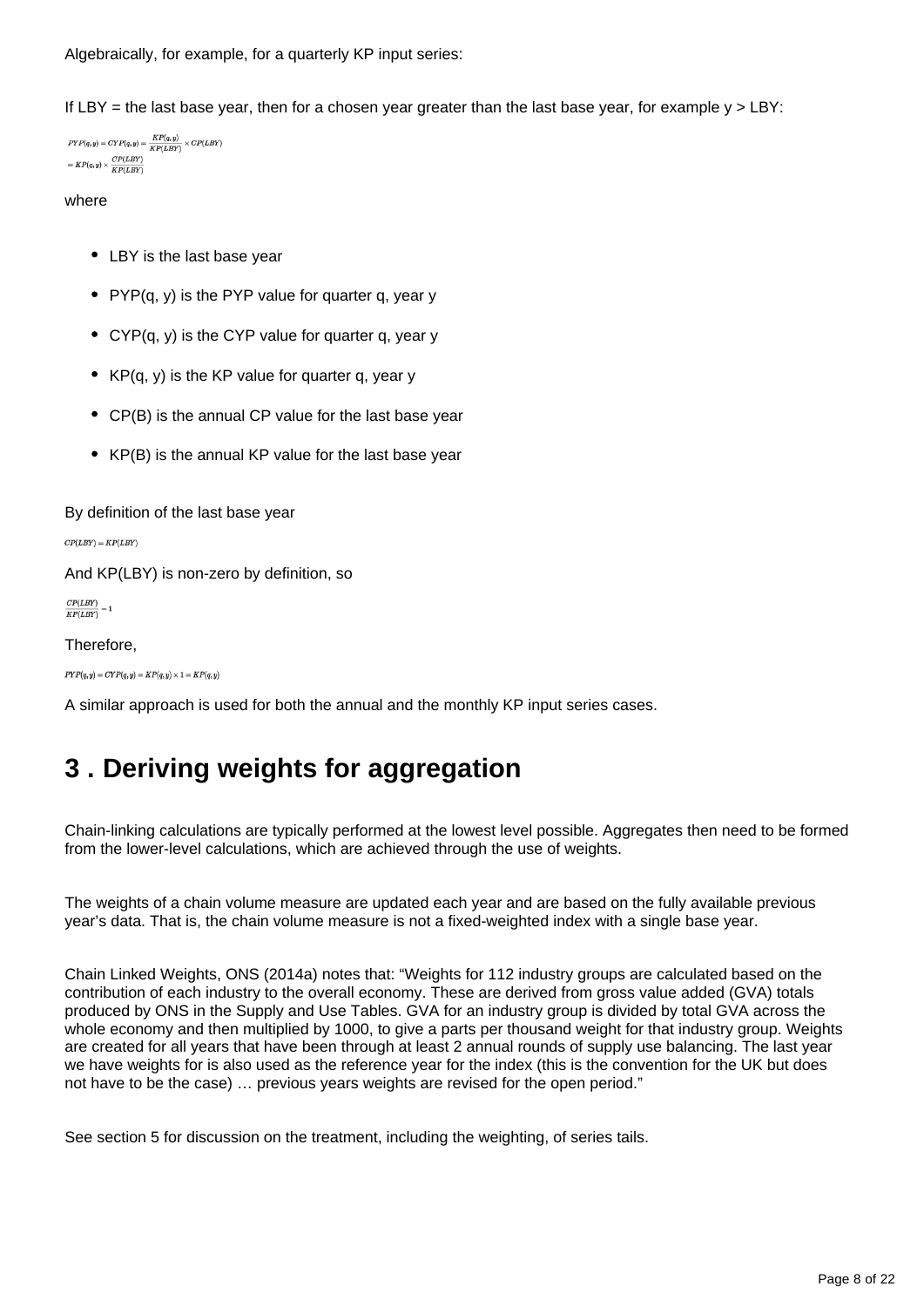# <span id="page-8-0"></span>**4 . Chain-linking**

For our outputs up to Blue Book 2016, the last base year is used as the reference year. From Blue Book 2017, the chain-linking calculations within our systems will still process using the last base year as the reference year but will do additional calculations to re-reference to a distinct separate reference year.

Within the UK National Accounts, we use Laspeyres chain-linking (Eurostat 2013b, Chapter 6). The defining feature of Laspeyres is that in calculating growth from one period to another, the prices of the earlier period are applied to both periods. The choice of an annually-chained Laspeyres index as the formula for computing annual growth rates is straightforward and unambiguous. However, the specific linking methodology has to take into account a number of factors including consistency with other series, monthly path and annual growth rates.

The methods used in our UK National Accounts are explained in later sections. However, the technical decisions made for introducing annual chain-linking into our UK National Accounts appear in box 5 of Tuke and Reed (2001), copied below:

- Annual chain-linking will be carried out using Laspeyres indices and series will be referenced to the last weights year to preserve additivity in the most recent data
- Annual chain-linked quarterly data will be linked using an overlap on quarter four. Any resultant drift away from the annual growth path will be removed by benchmarking to annual data. The decision was made to use a quarterly overlap method rather than alternatives suggested by Eurostat because it best preserves the quarterly growth path
- Annual chain-linked monthly data will also be linked on quarter 4 and benchmarked to annual data. This will minimise the impact of December to January effects and provides estimates which follow the quarterly growth path
- The level at which annual chain-linking will be implemented for GDP(O) will meet Eurostat requirements and will be implemented at an even lower level where constant price data is consistently available and modelling has shown that this chain-linking may significantly alter growth estimates
- The monthly Index of Production will also be annual chainlinked to give consistency between monthly, quarterly and annual published estimates

It should be noted that our Prices area derive price information using a different but appropriate methodology. For further details Consumer Price Indices Technical Manual, ONS (2014b) and Ralph et. al. (2015).

## **4.1 Notation for annual series chain-linking for a given year**

The annual chained volume measure (CVM) is defined

$$
CVM(y) = \left\{ \begin{aligned} CYP(y) &\times \prod_{y LBY. \end{aligned} \right.
$$

For low level series in may be possible that for a particular year  $CYP(y) = 0$  and / or  $PYP(y) = 0$ . If for a particular year  $CYP(y) = 0$  and / or  $PYP(y) = 0$ , then set

 $\frac{CYP(y)}{P(X|Y)} = 1$  $\overline{PYP(y)}$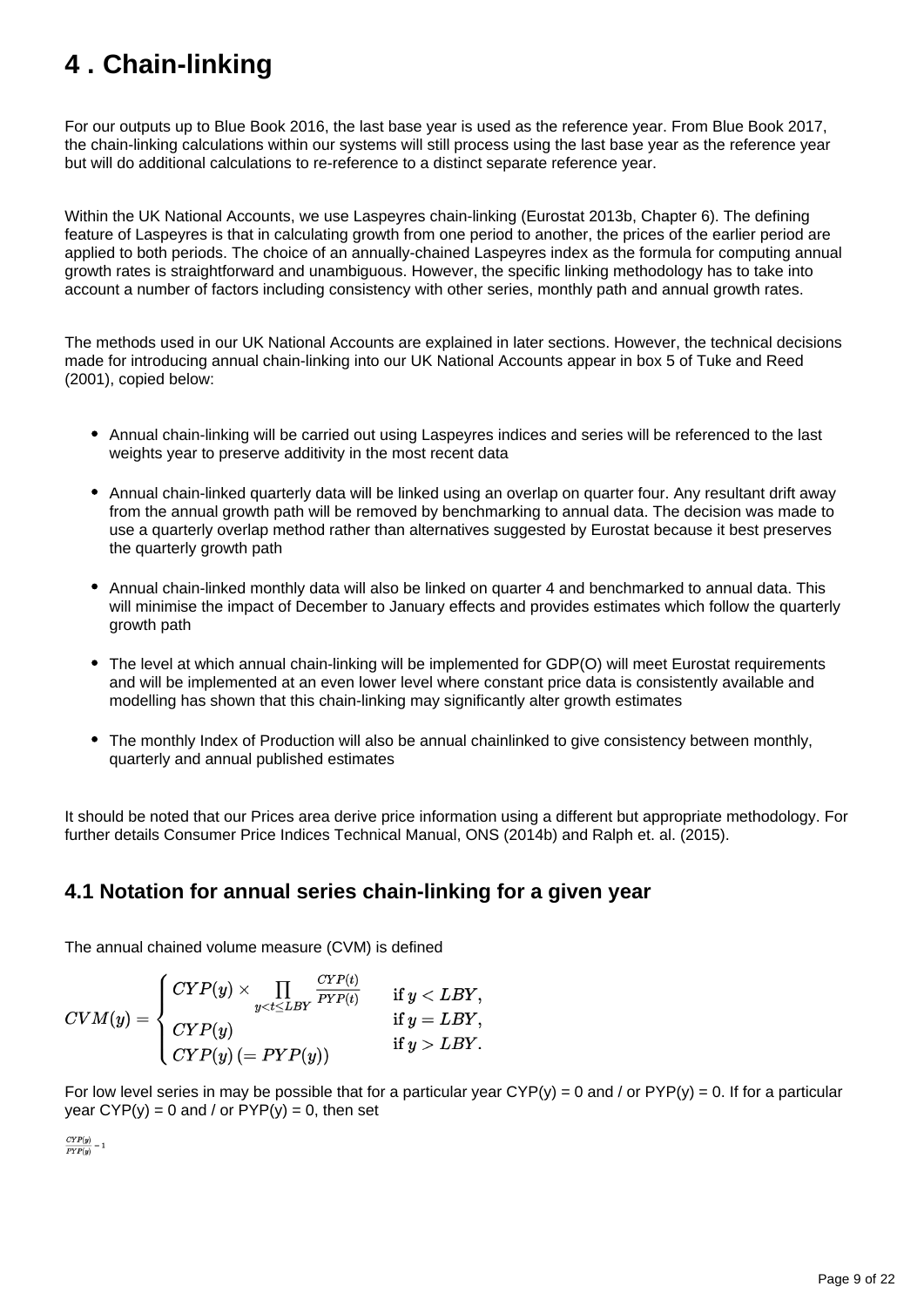# **4.2 Notation for quarterly series chain-linking**

A consistent approach to chain-linking has to be taken for the quarterly national accounts and short-term volume indicators (such as the Index of Production, Output in the Construction Industry, the Index of Services, and the Retail Sales Index), in order to ensure consistency between the different series. The quarterly path is best calculated using the quarterly overlap technique (with quarter 4 (Oct to Dec) being the link period), as using an annual overlap can introduce a jump between quarter 4 of one year and quarter 1 (Jan to Mar) of the next year (for example, in Chapter 9 of Bloem et. al (2001) – in particular Example 9.4.a. on page 159.).

Applying the quarterly overlap to a monthly series ensures consistency with the quarterly series, while maintaining a smooth monthly path. However, on its own, a quarterly overlap can lead to divergence between the monthly (or quarterly) series and the annual series. Thus, the monthly (or quarterly) series is benchmarked to the annual series in order to ensure consistency with the annual series and remove any divergence. This is done automatically with the chain-linking function within our production systems. Consequently, quarterly overlap with benchmarking, combines the principal advantages of both quarterly overlap (best intra-year path) and annual overlap (consistency with annual data), and meets the requirements of key users of the data.

There is considerable discussion in the literature around aspects of the quarterly overlap method. For example, Eurostat (2013b, Section 6.51) states:

"A key property of the one-quarter overlap method is that it preserves the quarter-on-quarter growth rate between the fourth quarter of year y-1 and the first quarter of year y – unlike the annual overlap method. The 'damage' done to that growth rate by the annual overlap method is determined by the difference between the annual and quarter overlap link factors. Conversely, this difference also means that the sum of the linked quarterly values in year y-1 differ from the annual overlap-linked data by the ratio of the two link factors. Temporal consistency can be achieved by benchmarking the quarterly chain-linked volume estimates derived using the one-quarter overlap method to their annual counterparts. By using an optimal benchmarking procedure (see Chapter 5), the difference between the two link factors for each year is spread over many quarters such that the amendments to the quarteron-quarter movements are minimized."

Section 9.41, page 158, Bloem et. al (2001), states:

"To conclude, there are no established standards with respect to techniques for annually chain-linking of QNA data, but chain-linking using the one-quarter overlap technique, combined with benchmarking to remove any resulting discrepancies between the quarterly and annual data, gives the best result. In many circumstances, however, the annual overlap technique may give similar results. The over-the-year technique should be avoided."

As per standard chain-linking approaches, both the current year's price (CYP) and price year's price (PYP) quarterly series are additive. The annual value may be obtained from summing the individual quarters.

Hence,

 $CYP(y) = \sum_{Q_1, Q_2, Q_3} CYP(q, y)$  and  $PYP(y) = \sum_{Q_1, Q_2, Q_3} PYP(q, y)$ 

The Unconstrained CVM series is an intermediate series that is produced before being constrained by benchmarking to the annual CVM series to produce the final CVM.

Unconstrained  $CVM(a, u) =$  $PYP(q, y) \times \prod_{v \leq t \leq LRV} ratio(Q4, t)$  if  $(y \leq LBY)$  and  $q \in \{Q1, Q2, Q3\},$  $CYP(q,y) \times \prod\limits_{y < t \le LBY} ratio(Q4,t)$  if  $(y < LBY)$  and  $q = Q4,$  $CYP(q, y)$  if  $(y = LBY, Q4)$ ,<br>  $CYP(q, y) (= PYP(q, y))$  if  $(y > LBY)$ .

Where the ratio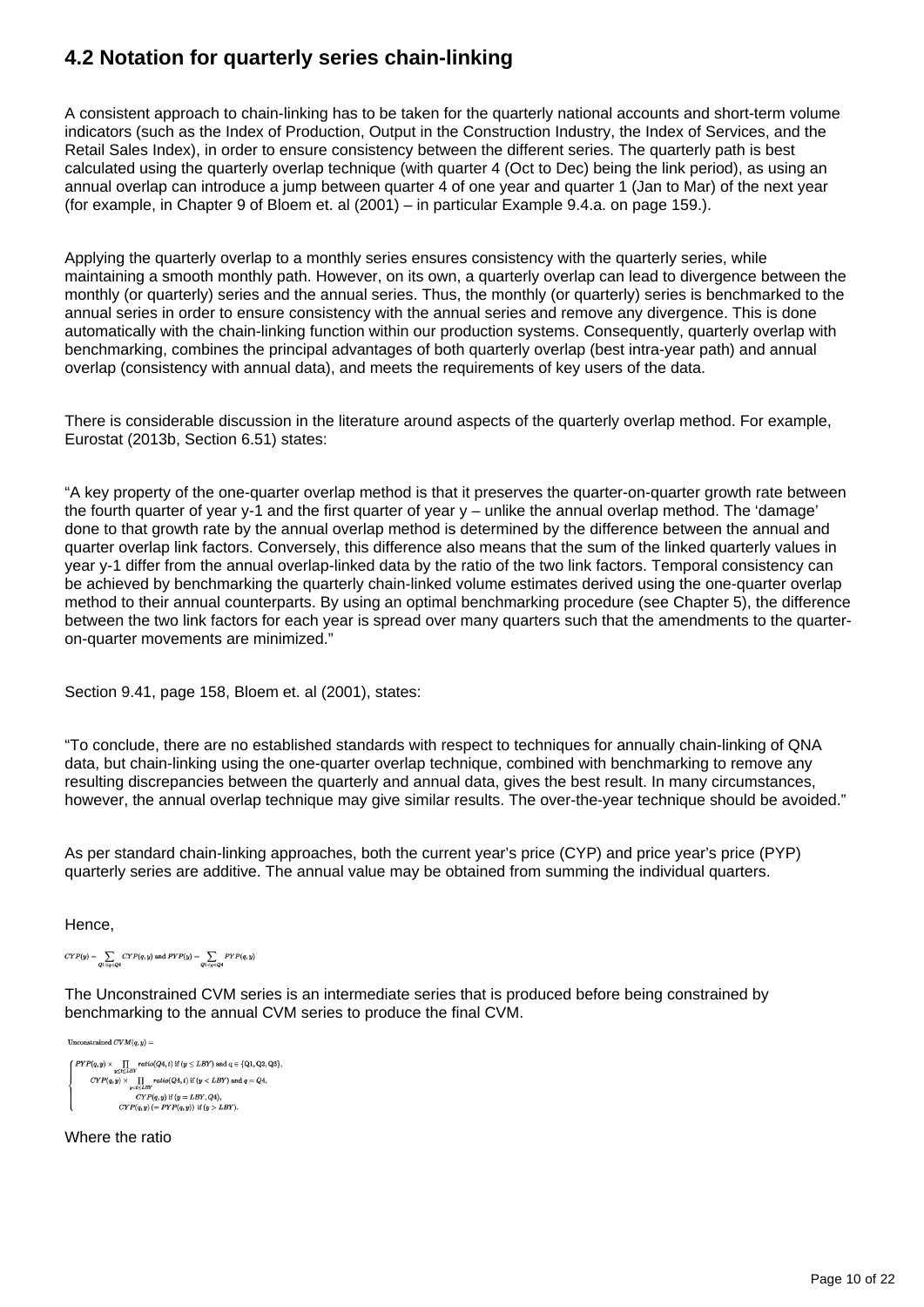

and where  $LBY = last base year$ .

In the standard situation where the annual series and quarter 4 (Oct to Dec) values for both the PYP and CYP are never zero, for example in the case of high level aggregates, then the algebra may be simplified to

Unconstrained  $CVM(q, y) =$ 

$$
\left\{\begin{aligned} PYP(q,y) &\times \prod_{y\leq t\leq LBY} \frac{CYP(Q4,t)}{PYP(Q4,t)} \text{ if }(y\leq LBY) \text{ and } q\in \{Q1,Q2,Q3\},\\ \text{CYP}(q,y) &\times \prod_{y< t\leq LBY} \frac{CYP(Q4,t)}{PYP(Q4,t)} \text{ if }(y< LBY) \text{ and } q= Q4,\\ CYP(q,y) \text{ if }(y=LBY,q=Q4),\\ CYP(q,y) \text{ (= } PYP(q,y) \text{ ) if }(y>LBY). \end{aligned}\right.
$$

An annual version of the input series are then calculated, then these annual series are then chain linked using the method in section 4.1.

The quarterly unconstrained CVM is then benchmarked to the annual chain linked series to ensure consistency.

An important user requirement is that the quarterly system of accounts should provide high quality measures of growth, with no discontinuities, and it should allow for growth to be estimated over varying period lengths. The Cholette-Dagum method (Cholette and Dagum, 1994), a special case of Denton, is now the default method used for benchmarking within our National Accounts. The constrained chained volume measure is the benchmarked series for time periods up to and including the last base year. The constrained chained volume measure is the unconstrained chained volume measure for time periods after the last base year.

## **4.3 Notation for monthly series chain-linking**

The UK short-term volume indicators (for example the Index of Production, Output in the Construction Industry, the Index of Services, and the Retail Sales Index) are fully integrated with the quarterly and annual national accounts; that is, monthly estimates are constrained to sum to annual estimates, both in terms of current prices and CVMs. It is therefore an important requirement for the UK that the following basic accounting conventions are preserved within a chain-linked system.

As per standard practice, both the CYP and PYP series are additive. A quarterly value may be obtained from summing the associated monthly values. For example,

```
CYP(Q4, y) = \sum_{Q \in \mathcal{N}_1} CYP(m, y)and
PYP(Q4, y) = \sum_{m = 0 \text{ct. Now, Dec}} PYP(m, y)
```
In this situation the unconstrained CVM is defined as:

Ilnconstrained  $CVM(m, v) =$  $\int PYP(m,y) \times \prod_{y \leq t \leq LBY} ratio(Q4,t) \text{ if }(y \leq LBY) \text{ and } m \in \{\text{Jan to Sep}\}\,,$ 

 $CYP(m, y) \times \prod_{w \in \{c, LBV\}} ratio(Q4, t)$  if  $(y < LBY)$  and  $m \in \{Oct to Dec\}$ ,  $CYP(m, y)$  if  $(y = LBY, m \in \{\text{Oct to Dec}\}\,$ ,  $CYP(m, y) (= PYP(m, y))$  if  $(y > LBY)$ 

Where the ratio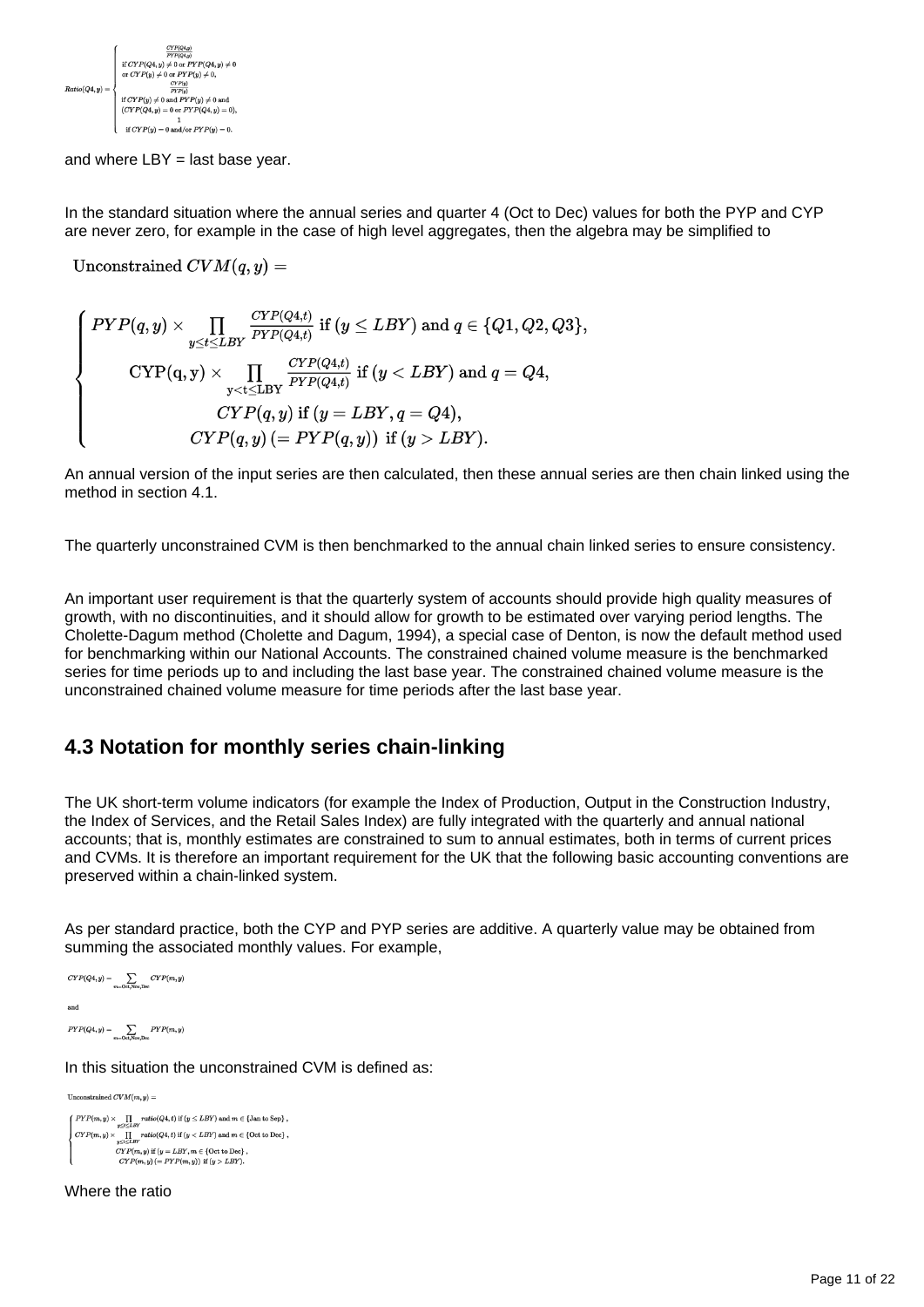

and where  $LBY = last base year$ .

An annual version of the input series can be calculated, where these annual series are then chain linked using the method in 4.1. The quarterly unconstrained CVM is then benchmark to the annual chain linked series. Similar to the quarterly benchmarking described in 4.2.

# <span id="page-11-0"></span>**5 . Tail of series up to Blue Book 2016**

Up to and including the last base year we have full years of data and weights, the calculations for the estimates follow the forms as described in the earlier sections. After the last base year a fixed base volume calculation is used for the chained volume measure (CVM) series – this is referred to as the "tail" or the "Fixed Base Tail". In effect two methods are joined together in the last base year.

Our treatment of the tail is covered in Documentation on Current Methods used for National Accounts, ONS (2008, Section 2.8.2) which notes:

"The same reference year is used for all National Accounts aggregates. When annual chain-linking was introduced to the UK National Accounts, the decision was made, after consultation with external users, to make the reference year the same as the last year from which weights have been used in the aggregate time series (and adopt this reference year with lower level time series, regardless of the last year of weights which had been used in their construction). This allows for additivity in the latest time periods, i.e. component levels add to aggregate levels for £m series, and for index series the aggregates can be calculated by weighting together the separate components. This additivity is found in the reference year onwards for annual levels and in the reference year plus one onwards for quarterly and monthly levels. In contrast with the use of CVMs with output or consumption valued at the prices in the reference year, when volume changes are measured relative to a fixed base year, the volume series re-valued at the prices in the base year are termed constant price (KP) estimates."

The calculation of the tail of the series is not covered explicitly in the international manuals. However, Eurostat (2013b, Sections 6.85 and 6.86) states:

"The requirements to derive estimates for a quarter in the prices of the previous year are volume indices from the base year to the quarter and price (or current price) data for the base year – see formula 6.14. These requirements are always met for the final expenditure components of GDP(E), but the price data may not be available for the gross value added by industry components of GDP(P). This is likely to be the case if quarterly current price estimates of gross value added are not derived and the quarterly volume estimates of gross value added are derived, in the main, by extrapolation using volume indicators of output. In such cases, the timing of the introduction of a new base year may need to coincide with the introduction of new annual estimates, including first estimates of gross value added for the new base year.

"The timing and consequences of this approach is best explained using an example. Suppose in country A new annual estimates and a new base year are introduced with the release of data for the second quarter each year. Further suppose the current year is year y and the new annual estimates are in respect of year y-2, then country A may choose to make the year y-2 the new base year. This means that (prior to linking) the volume estimates for the four quarters in year y-1 and the first two quarters of year y are now derived in the average prices of year y-2. By contrast, in the preceding release (that is that for the first quarter of year y) the volume estimates for the four quarters of year y-1 and the first quarter of year y were derived in the average prices of year y-3. The change of base year, from year y-3 to year y-2, is likely to change the growth rates of the five quarters concerned. For the majority of national accounts statistics, price and volume relativities do not change very much between one year and the next, and so in most cases the revisions to growth rates are small."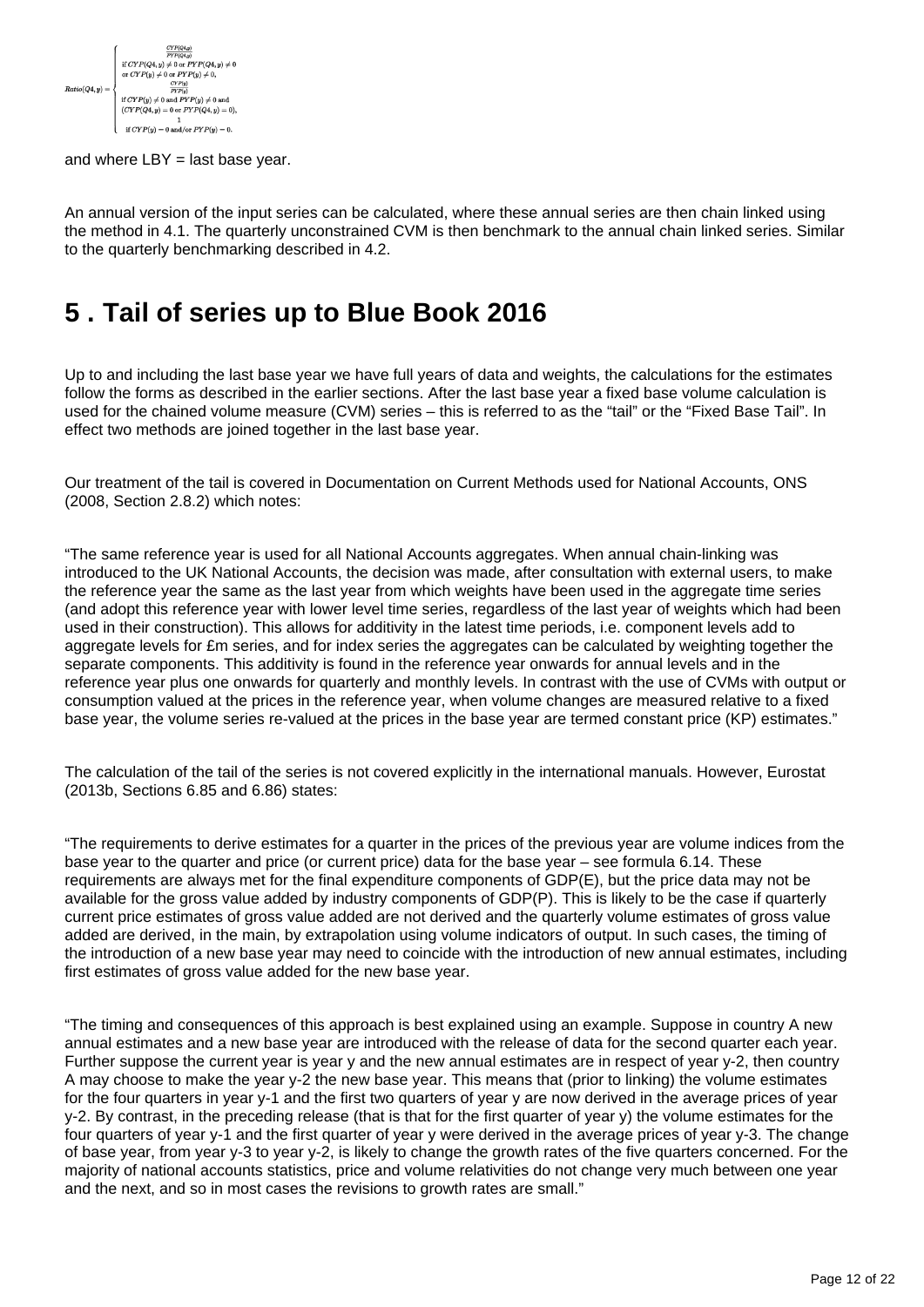Within our context, for Blue Books up to Blue Book 2016, the last base year is the same as the reference year. For example, for Blue Book 2016, the last base year is 2013. In which case the

CVM series = CYP series = PYP series

for periods after 2013. This holds for monthly, quarterly and annual series. As noted previously, the previous year' s prices (PYP) series is defined the same as current year's prices (CYP) series after the last base year and so is thus not truly "previous year's prices" despite the name.

The tail is a constant price series as it is based on fixed-price weights which are the same as those used for the last base year, 2013.

For Blue Book 2017 onwards, section 6 describes the calculations required in relation to the tail estimates.

# <span id="page-12-0"></span>**6 . Re-referencing and the tail calculation from Blue Book 2017**

### **6.1 Background on tail calculation**

Drew et. al (2016) describes this issue in more detail and provides an explanation of the change in approach to UK outputs.

ESA 2010 (Eurostat, 2013c) states that chained volume measures (CVMs) should be formed the prices of the previous year. For the UK, the chain-linking function has two methods available, the correct annual chain-linking method up until the last base year and a fixed base method for the tail, which was defined when annual chainlinking was first introduced in 2003.

The issue of previous year's prices was not included in ESA 1995 (Eurostat, 1999) and was covered instead by the Price and Volume Handbook in 2001 (Eurostat, 2001). This handbook mandated previous years for annual data only and became a legislative requirement from 2006 for the UK. The Quarterly National Accounts Handbook is the only Eurostat handbook to mention the issue of the tail, and sets out the option of having a tail. ESA 2010 sets out in 10.20:

"Therefore, the calculation of the volume is made only for two successive years, that is the volume is calculated at the prices of the previous year."

There is no discussion of the practical issues surrounding this implementation and has been interpreted as applying to all years. Eurostat (2013a) makes no changes in this area to the 2001 version.

# **6.2 Calculations for the Reference Year from Blue Book 2017 onwards**

From Blue Book 2017 onwards the reference year and last base year will be able to be distinct and different.

In practice, the reference year is a presentational reference point where the annual  $\text{CP} =$  annual CVM.

From Blue Book 2017 the reference year is the first year balanced in the supply and use tables (SUT) framework. For example, for Blue Book 2017 the Reference Year will be 2015 which is the initial balanced year in SUT (t-2) and 2014 is the re-balanced year (t-3).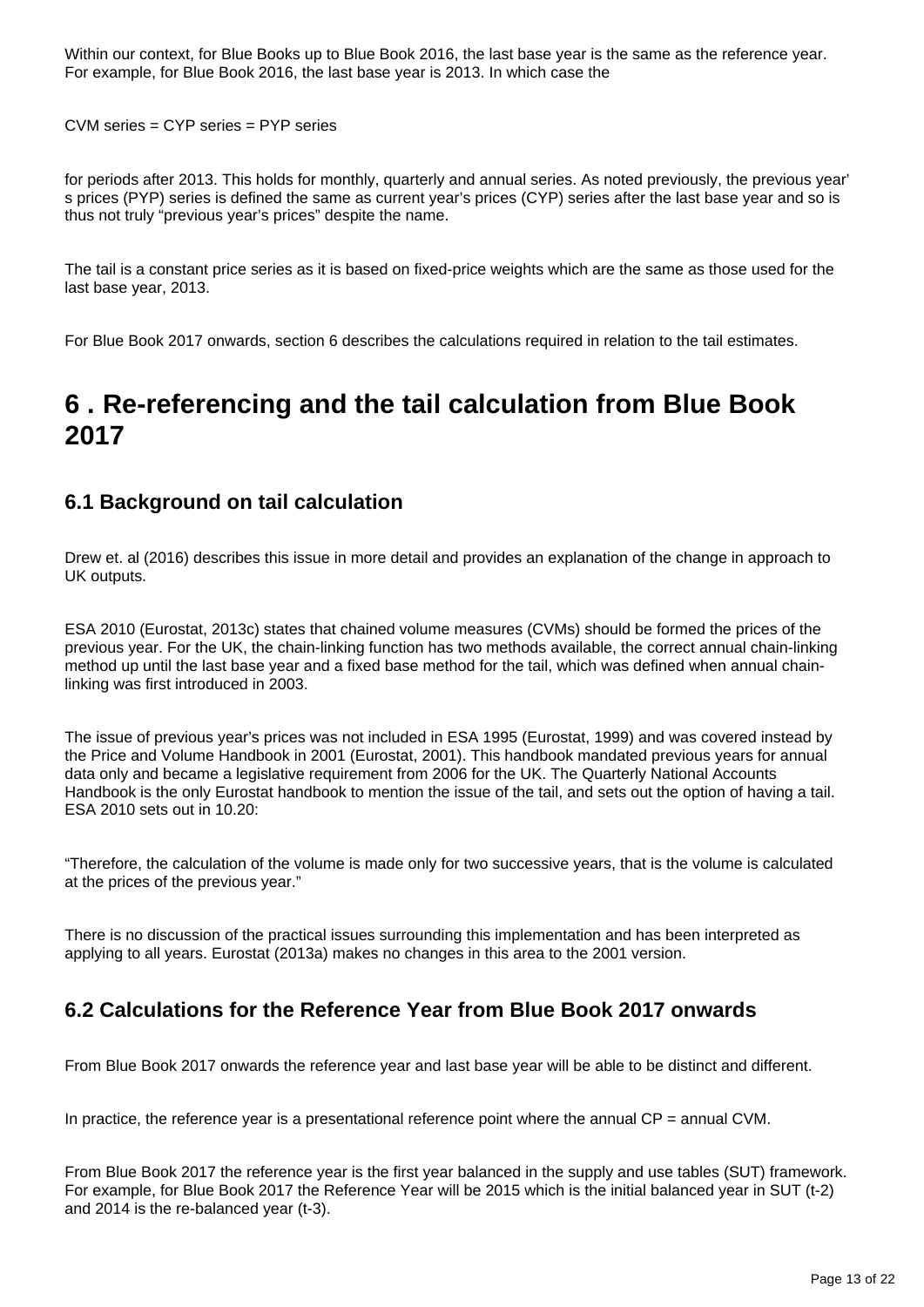Note that many other countries keep their reference year fixed for many years. Some countries update in line with large benchmarking exercises every five years.

## **6.3 Changes to UK production systems**

UK production systems will continue to process constrained CVMs as previously used (and described in Sections 2 to 6 in this note) and will re-reference the constrained CVMs to desired reference year.

### **6.3.1 Calculations for re-referencing annual series**

The re-referencing is achieved by the calculation:

```
CVMRE(y) = \frac{CP(ref)}{CVM(ref)} \times CVM(y)
```
#### where

- ref is the reference year
- CVMRE(y) is the annual referenced CVM value for year y
- CVM(ref) is the annual CVM value for the reference year
- CP(ref) is the annual CP value for the reference year
- CVM(y) is the annual CVM value for year y

#### **6.3.2 Calculations for re-referencing quarterly series**

The re-referencing is achieved by the calculation:

```
CVMRE(q,y) = \frac{CP(ref)}{CVM(ref)} \times CVM(q,y)
```
#### where

- ref is the reference year
- CVMRE(q, y) is the referenced CVM value for quarter q, year y
- CVM(ref) is the annual CVM value for the reference year
- CP(ref) is the annual CP value for the reference year
- CVM(q, y) is the CVM value for quarter q, year y

#### **6.3.3 Calculations for re-referencing monthly series**

 $\label{eq:CVMRE} CVMRE(m,y) = \frac{CP(ref)}{CVM(ref)} \times CVM(m,y)$ 

where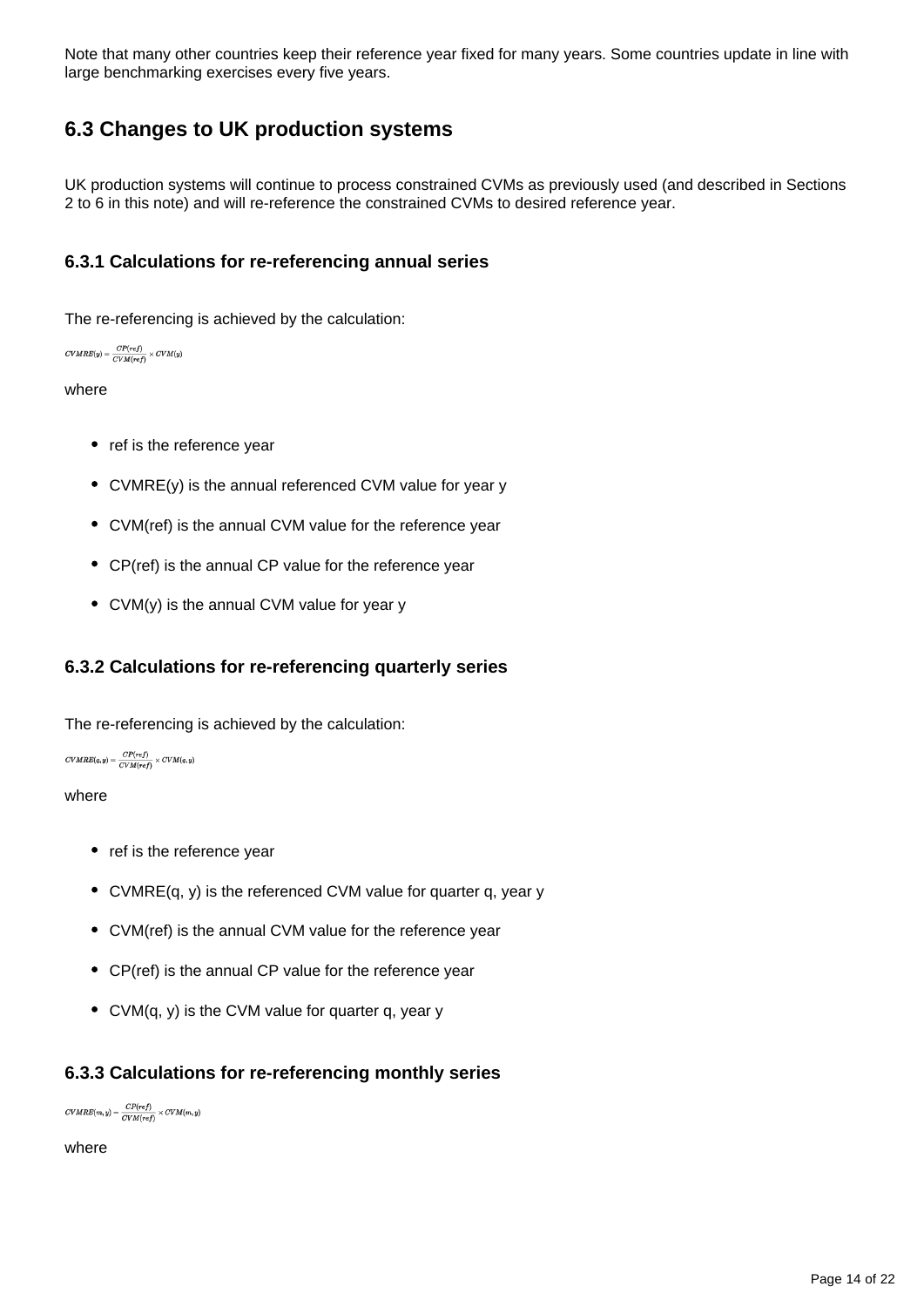- ref is the reference year
- CVMRE(m, y) is the referenced CVM value for month m, year y
- CVM(ref) is the annual CVM value for the reference year
- CP(ref) is the annual CP value for the reference year
- CVM(m, y) is the CVM value for month m, year y

### **6.4 Approach to generate previous year price's that are consistent with rereferenced constrained CVM series and with the desired tail properties**

Due to the way our production systems are configured the most efficient way to generate the required version of the previous year price's series is to perform additional calculations to meet the required properties.

The notation CVMRE gives the constrained CVM values that have been referenced to a reference year that is distinct from the last base year.

From Blue Book 2017 onwards the CVMRE series are the published chain-linked estimates. The corresponding PYP series published, which relate to the CVMRE series, are described below.

### **6.4.1 Calculations for previous year's price annual series aligned to CVMRE**

The previous year's price based on this reference year is calculated as:

```
PYP*(y) = \frac{CVMRE(y)}{CVMRE(y^-)} \times CP(y-1)= CVMRE(y) \times \frac{CP(y-1)}{CVMRE(y-1)}
```
#### where

- y-1 is the year previous to year y
- PYP\*(y) is the annual PYP value for year y consistent with the referenced values
- CVMRE(y) is the referenced CVM value for year y
- CP(y-1) is the annual CP value for year y-1
- CVMRE (y-1) is the referenced CVM value for year y-1

#### **6.4.2 Calculations for previous year's price quarterly series aligned to CVMRE**

The previous year's price based on this reference year is calculated as:

```
\label{eq:1} PYP*(q,y) = \frac{CVMRE(q,y)}{CVMRE(y-1)} \times CP(y-1)= \textit{CVMRE}(q, y) \times \frac{\textit{CP}(y - 1)}{\textit{CVMRE}(y - 1)}
```
where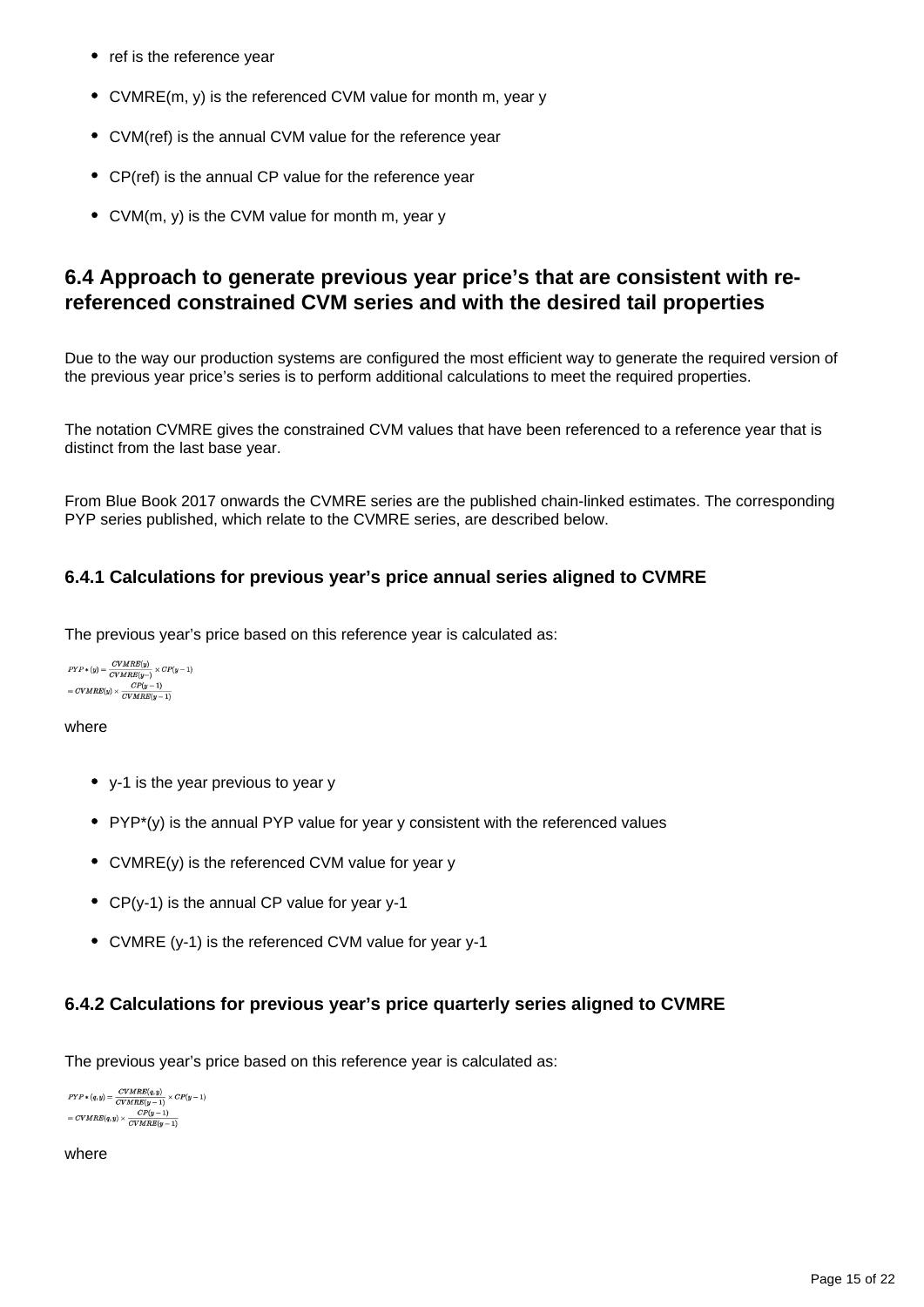- y-1 is the year previous to year y
- PYP $*(q, y)$  is the PYP value for quarter q, year y consistent with the referenced values
- CVMRE(q, y) is the referenced CVM value for quarter q, year y
- CP(y-1) is the annual CP value for year y-1
- CVMRE (y-1) is the referenced CVM value for year y-1

### **6.4.3 Calculations for previous year's price monthly series aligned to CVMRE**

The previous year's price based on this reference year is calculated as:

```
PYP*(m,y) = \frac{CVMRE(m,y)}{CVMRE(y-1)} \times CP(y-1)= CVMRE(m, y) \times \frac{CP(y-1)}{CVMRE(y-1)}
```
#### where

- y-1 is the year previous to year y
- $PYP*(q, m)$  is the PYP value for month m, year y consistent with the referenced values
- CVMRE(q, m) is the referenced CVM value for month m, year y
- CP(y-1) is the annual CP value for year y-1
- CVMRE (y-1) is the referenced CVM value for year y-1

## **6.5 Property of the previous year price's for the year after the reference year**

If y is the year after the reference year, that is  $y = ref +1$ , then

```
\label{eq:1} PYP*(q, ref+1) = CVMRE(q, ref+1) \times \frac{CP(ref)}{CVMRE(ref)}= CVMRE(q, ref + 1) \times 1 = CVMRE(q, ref + 1)
```
#### **Where**

- ref is the reference year
- PYP\*(q, y) is the PYP value for quarter q, year y consistent with the referenced values
- CVMRE(q, y) is the referenced CVM value for quarter q, year y
- CVM(ref) is the annual CVM value for the reference year
- CP(ref) is the annual CP value for the reference year
- CVM(q, y) is the CVM value for quarter q, year y

That is, in the year after the reference year the previous year's price value is the same as re-referenced constrained volume measure value.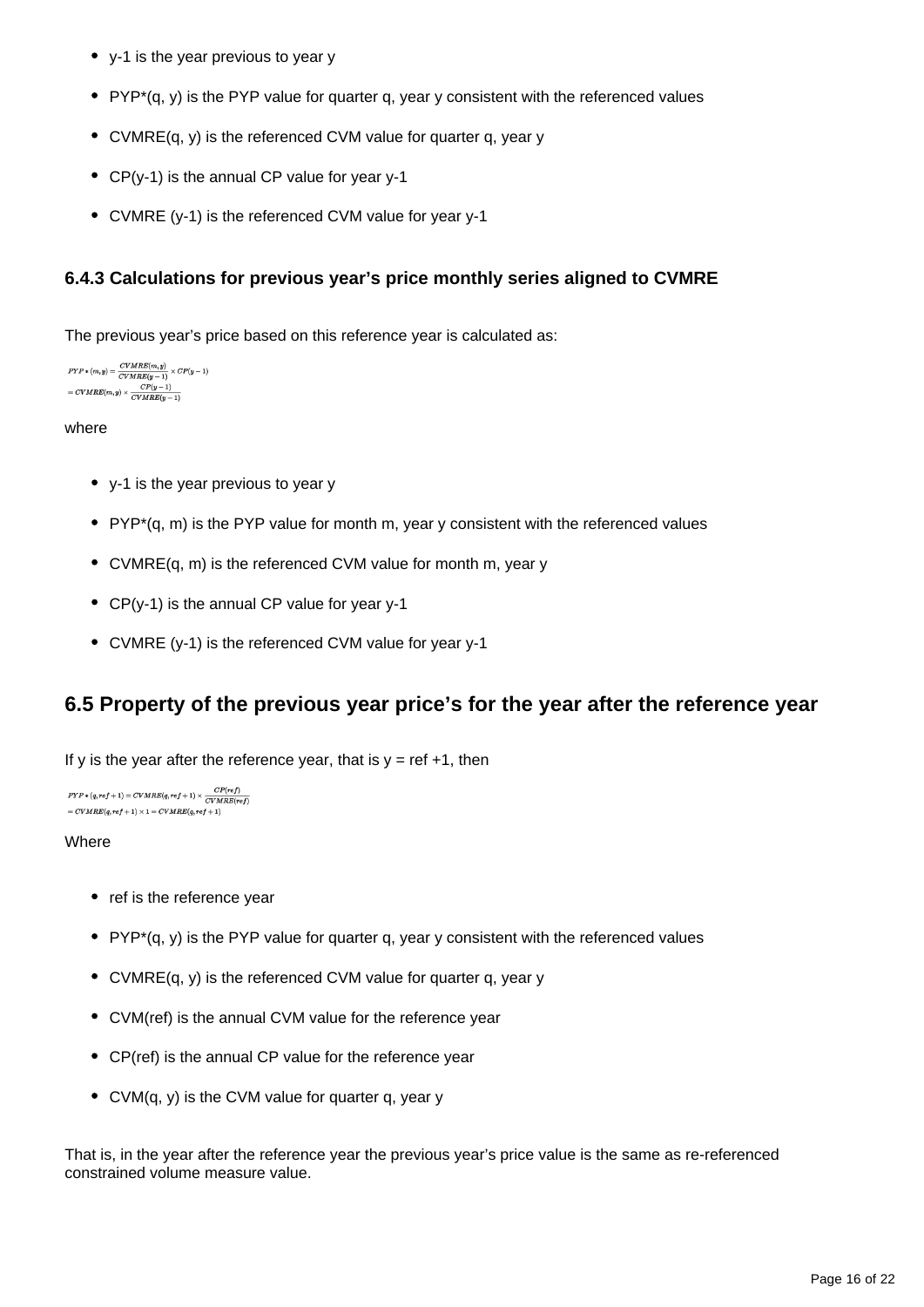# <span id="page-16-0"></span>**7 . National Accounts Identities and consistency checks**

Published National Accounts estimates should always adhere to standard identities. The following sections outline identities relevant to chained volume measure (CVM) and current price (CP) estimates.

## **7.1 Chain-linking one CYP series with a corresponding PYP series where the last base year is the reference year. Where in the tail the PYP series = CVM series = CYP series. That is, the method used up to Blue Book 2016**

- Conceptually, the CP series and current year's prices (CYP) series are not the same
- Annual CP series = annual CVM in the last base year
- Annual CVM = annual CYP in the last base year and subsequent periods
- In the last base year the monthly CVM components sum to the annual CVM value
- In the last base year the quarterly CVM components sum to the annual CVM value
- In the last base year or for periods before the last base year: monthly CVM components do not necessarily add to the quarterly CVM value
- After the last base year CVM series are additive, that is, monthly may be summed to quarterly or annual, quarterly may be summed to annual
- CVM series = previous year's prices (PYP) series = CYP series post the last base year. This holds for monthly, quarterly and annual series
- CYP and PYP individual time series are additive over time, that is, monthly may be summed to quarterly or annual, quarterly may be summed to annual
- PYP series actually use prices of the last base year for all years after the last base year (so not "previous year's prices" in the tail despite the name). That is, the tail is actually the CYP series
- Annual  $CP =$  annual CYP up to and including the last base year

### **7.2 Aggregation of series where the last base year is the reference year. Where in the tail the PYP series = CVM series = CYP series. That is, the method used up to Blue Book 2016**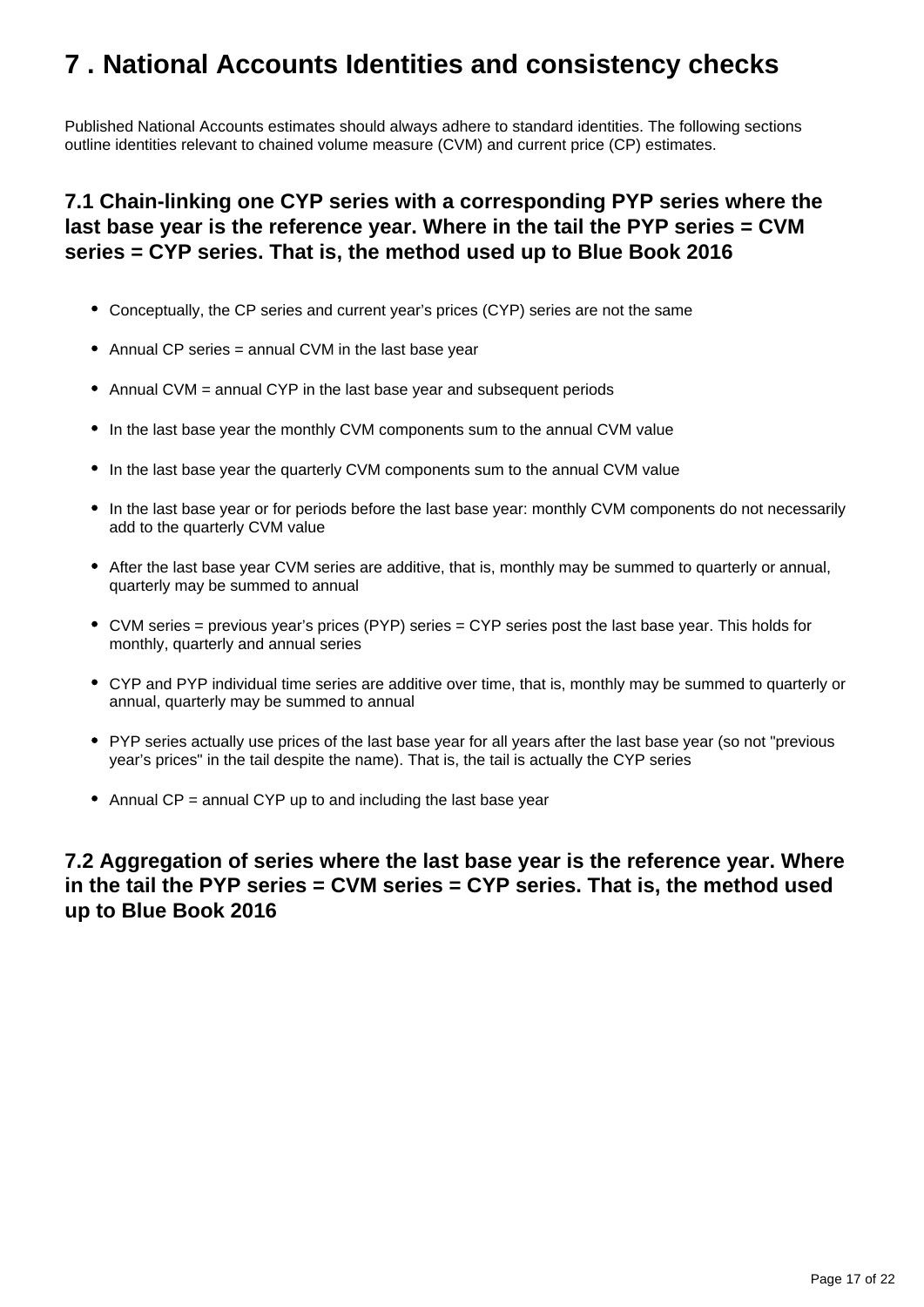- CVMs are additive post the last base year, that is, after the last base year lower level component CVM time series, can be weighted and summed to create aggregate a higher level CVM time series
- In the last base year or for periods before the last base year: lower level component CVM series are not additive, that is, lower level component CVM time series, cannot be weighted and summed to create aggregate higher level CVM time series
- PYP series are always additive, that is, lower level component PYP time series, can be weighted and summed to create aggregate higher level PYP time series
- CYP series are always additive, that is, lower level component CYP time series, can be weighted and summed to create aggregate higher level CYP time series
- Annual SA totals are forced to equal annual NSA totals, our convention, in line with international best practice (for example the QNA manual) is that annual totals for seasonally adjusted series are forced by benchmarking to equal annual totals of the corresponding non-seasonally adjusted series

## **7.3 Chain-linking one CYP series with a corresponding PYP series where the last base year is distinct from the reference year. That is, the method used from Blue Book 2017**

When the last base year is distinct from the reference year, CVMRE are constrained CVM values that have been referenced to a reference year that is distinct from and later than the last base year.

- Conceptually, the CP series and CYP series are not the same
- Annual CP series = annual CVMRE in the reference year
- Annual CP = annual CYP in the reference year
- In the last base year and reference year CVMRE series are additive, that is, monthly may be summed to quarterly CVMRE value or annual CVMRE value, quarterly CVMRE may be summed to annual CVMRE value
- For periods that are not in the last base year or reference year: monthly CVMRE components are not additive, so will not necessarily sum to the quarterly CVMRE or the annual CVMRE value
- For periods that are not in the last base year or reference year: quarterly CVMRE components are not additive, so will not necessarily sum to the annual CVMRE value
- CVM series = PYP series in the year after the reference year. (PYP as in 6.5.)
- CYP and PYP individual time series are additive over time. That is, monthly may be summed to quarterly or annual, quarterly may be summed to annual

## **7.4 Aggregation of series where the last base year is distinct from the reference year. That is, the method used from Blue Book 2017**

When the last base year is distinct from the reference year, CVMRE are constrained CVM values that have been referenced to a reference year that is distinct from the last base year.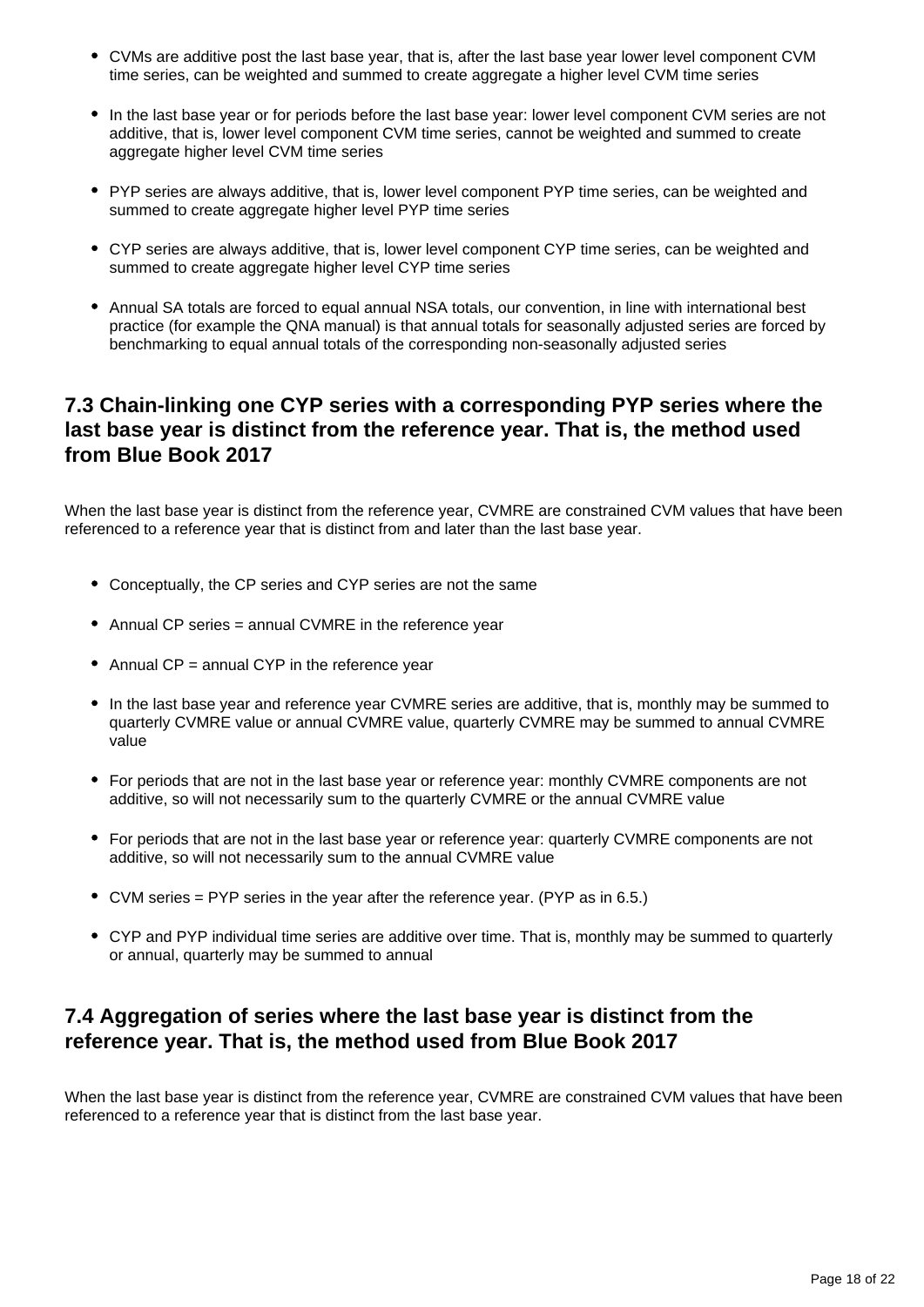- CVMRE are additive for the reference year and the last base year, that is, in the reference year or the last base year level lower component CVMRE time series, can be weighted and summed to create aggregate a higher level CVMRE time series
- For periods other than the reference year or the last base year: lower-level component CVMRE series are not necessarily additive, that is, lower-level component CVMRE time series cannot necessarily be weighted and summed to create aggregate higher level CVMRE time series
- PYP series are always additive, that is lower level component PYP time series, can be weighted and summed to create aggregate higher level PYP time series
- CYP series are always additive, that is lower level component CYP time series, can be weighted and summed to create aggregate higher level CYP time series
- Annual SA = annual NSA totals, that is, annual totals for seasonally adjusted series are forced to equal annual totals of the corresponding non-seasonally adjusted series.

# <span id="page-18-0"></span>**8 . Summary**

The same chain-linking methodology is used consistently throughout the UK national accounts. To chain-link quarterly (or monthly) series the "quarterly overlap" technique is used with benchmarking to the annual chainlinked series. It is internationally recognised as the method which gives the best results, with a smooth quarter 4 to quarter 1 transition and annual growth rates which are consistent with the annual series.

This is also recommended as part of the 2008 edition of the United Nations System of National Accounts (UN, 2008) states in paragraph 15.50: "…, chaining using the one-quarter overlap technique with benchmarking to remove any resulting discrepancies between the quarterly and annual data gives the best result."

# <span id="page-18-1"></span>**9 . Acknowledgements**

The authors would like to thank all our colleagues, including Rob Bucknall, Pete Lee, and David Matthews, for their feedback and comments in preparing this article. Of course, any errors and omissions are our responsibility.

# <span id="page-18-2"></span>**10 . Appendix ONS National Accounts notation and terminology**

**Term Description**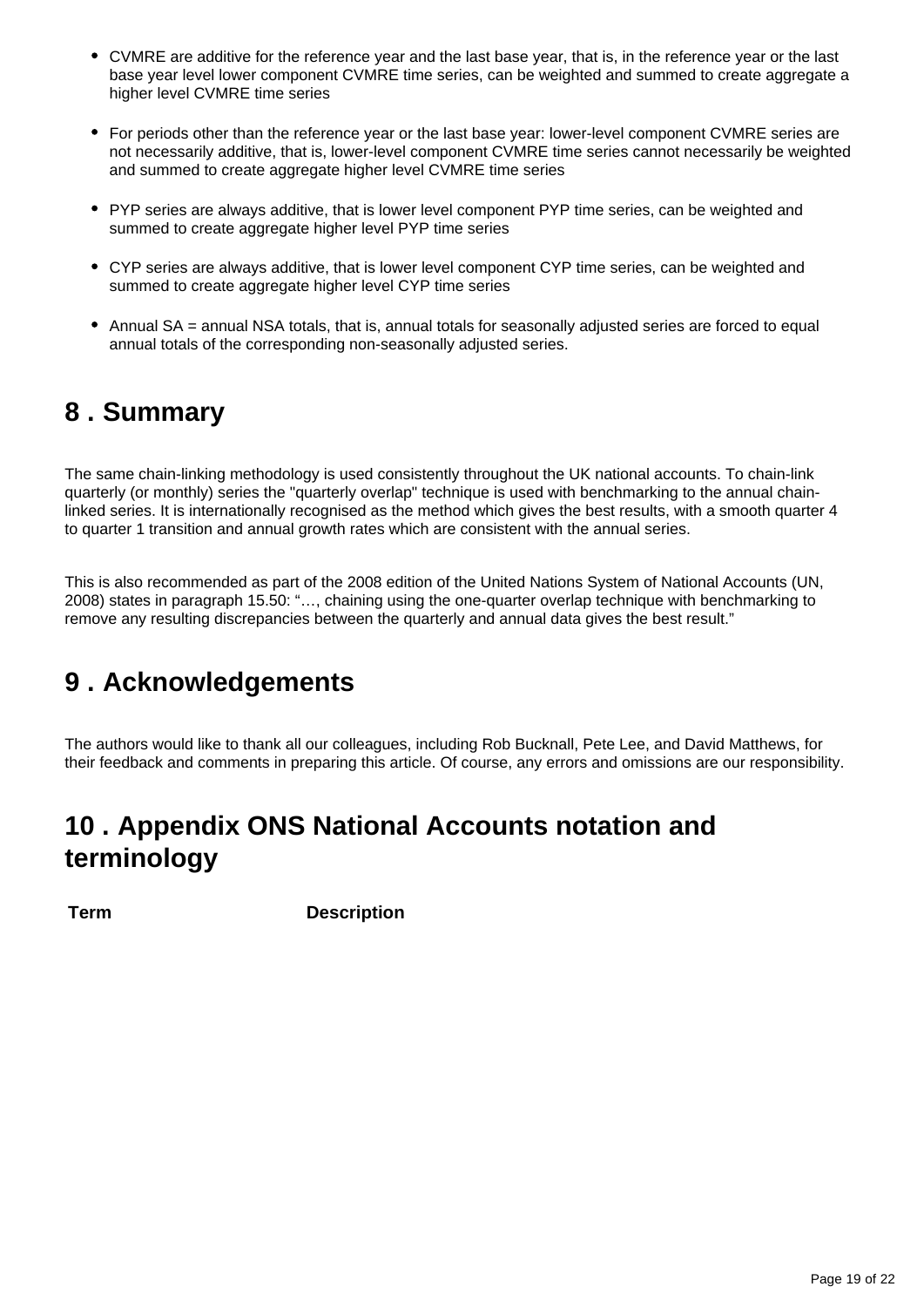| <b>Base Year /Period</b> | The year /period in which volume series are expressed using the<br>value of the average prices.                                                                                                                                                                                                                                                                                |
|--------------------------|--------------------------------------------------------------------------------------------------------------------------------------------------------------------------------------------------------------------------------------------------------------------------------------------------------------------------------------------------------------------------------|
| CP                       | Current price.                                                                                                                                                                                                                                                                                                                                                                 |
|                          | Estimates valued in the prices of the period when the activity<br>occurred. Also referred to as "Nominal Prices".                                                                                                                                                                                                                                                              |
| <b>CVM</b>               | Chained volume measure.                                                                                                                                                                                                                                                                                                                                                        |
|                          | The result of joining together two indices that overlap in one period<br>by rescaling one of them to make its value equal to that of the other<br>in the same period, thus combining them into single time series.<br>Also referred to as "Chain-Linked Values".                                                                                                               |
| <b>CVMRE</b>             | Chained volume measure that has been re-referenced to a<br>reference year distinct from the last base year.                                                                                                                                                                                                                                                                    |
|                          | A volume measure obtained by chain linking.                                                                                                                                                                                                                                                                                                                                    |
| <b>CYP</b>               | Current year's prices.                                                                                                                                                                                                                                                                                                                                                         |
|                          | The average price in the year in which the activity took place.                                                                                                                                                                                                                                                                                                                |
| Deflator                 | A price index.                                                                                                                                                                                                                                                                                                                                                                 |
|                          | By applying the deflator to a current price series the associated<br>volume measure series may be calculated.                                                                                                                                                                                                                                                                  |
| <b>Fixed Base Index</b>  | An index which uses fixed weights from the defined base period for<br>all component index numbers.                                                                                                                                                                                                                                                                             |
| <b>KP</b>                | Constant Price Series (KP).                                                                                                                                                                                                                                                                                                                                                    |
|                          | Term referring to expressing values in terms of a base period. A<br>volume also known as constant prices or real growth. Calculated<br>directly or indirectly by dividing current price value by the deflator<br>(price index). In effect you are holding the prices constant in the<br>base period or removing the effect of price change.                                    |
| Last base year           | This is the last year in a Chained Volume Measure Series which is<br>used as a base year.                                                                                                                                                                                                                                                                                      |
|                          | In the last base year annual $CP$ value = annual $KP$ value.                                                                                                                                                                                                                                                                                                                   |
| <b>NSA</b>               | Non-seasonally adjusted.                                                                                                                                                                                                                                                                                                                                                       |
| <b>PYP</b>               | Previous year's prices.                                                                                                                                                                                                                                                                                                                                                        |
|                          | The average price in the year preceding the period in which the<br>activity took place. The series derived from multiplying the volume<br>series in the current period, by the average price of the previous<br>year. This process is also known as unchaining. Previous Years<br>Prices are additive and are the method by which volume series can<br>be aggregated together. |
| PYP*                     | Previous year's prices that are consistent with the re-referenced<br>CVM and the tail are genuine previous year's prices.                                                                                                                                                                                                                                                      |
| Reference period         | The reference period is the period for which an index series is set<br>equal to 100 or the period for which a volume index series may be<br>set equal to the current price value in order to express the index<br>series in terms of currency units. In the reference year, the implied<br>deflator is equal to 1, and series are additive.                                    |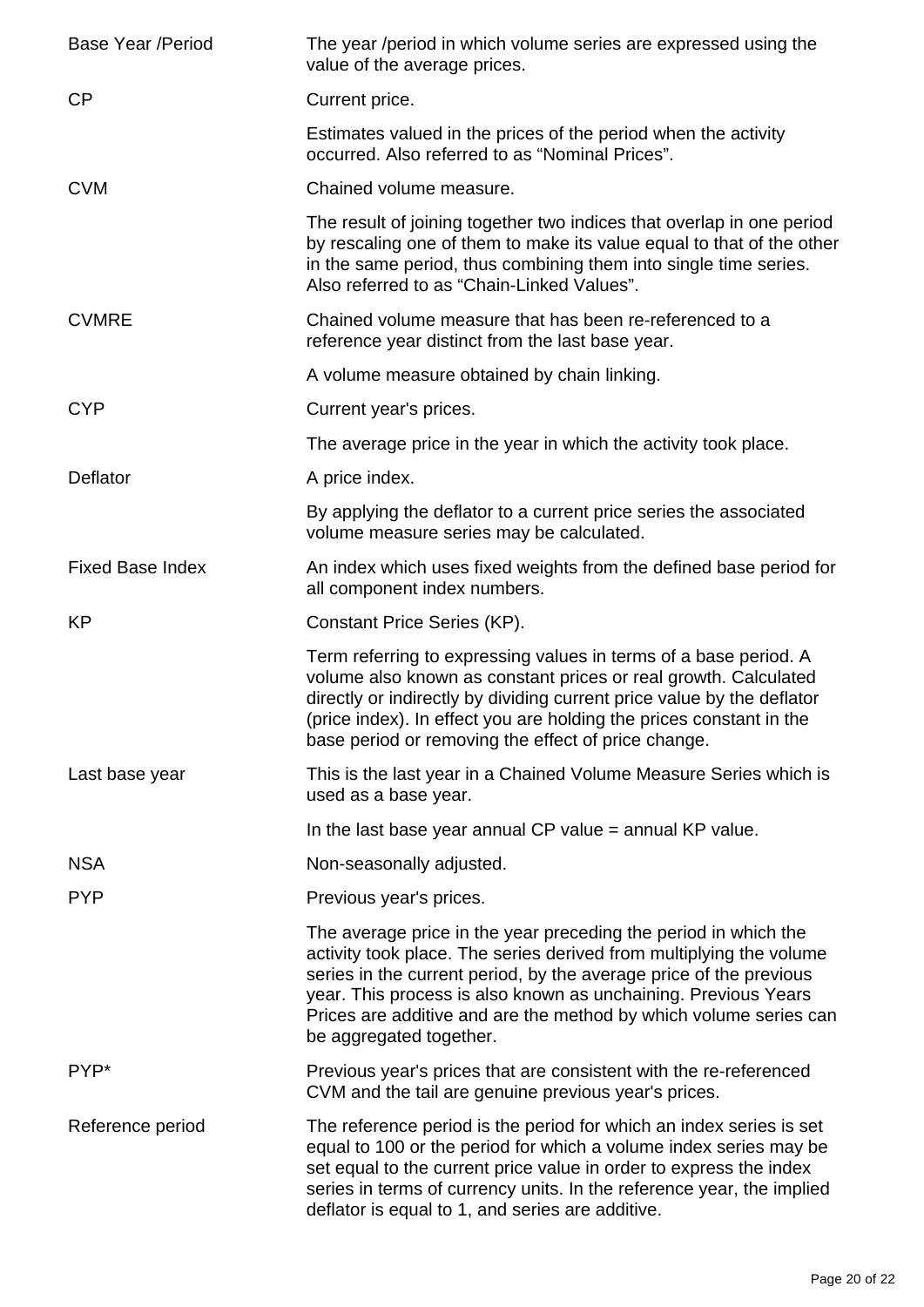| <b>SA</b>    | Seasonally Adjusted.                                                                                                                                                                                                                                                                                                                      |
|--------------|-------------------------------------------------------------------------------------------------------------------------------------------------------------------------------------------------------------------------------------------------------------------------------------------------------------------------------------------|
|              | Seasonal adjustment aids interpretation by removing effects<br>associated with the time of the year or the arrangement of the<br>calendar, which could obscure movements of interest.                                                                                                                                                     |
| Volume Index | At the elementary level (that is, detailed disaggregated level) a<br>volume index is most commonly presented as a weighted average<br>of the proportionate changes in the quantities of a specified set of<br>goods or services between two periods of time. In a volume<br>measure, the estimates for all periods are in the same price. |
| VM           | Volume measure.                                                                                                                                                                                                                                                                                                                           |

# <span id="page-20-0"></span>**11 . References and further reading**

Bloem, A.M, Dippelsman, R.J., and Maehle N.O. (2001) **Quarterly National Accounts Manual–Concepts**, Data Sources, and Compilation, International Monetary Fund 2001.

Butler, R. (2012) Chain-linking of UK short term volume series, Office for National Statistics, 2012 Internal Paper.

Cholette, P.A. and Dagum, E.B. (1994). Benchmarking time series with autocorrelated survey errors, International Statistical Review 62, 3: 365-377.

Daniel, E. (2014) [An introduction to reconciled estimates of GDP,](http://www.ons.gov.uk/ons/guide-method/method-quality/specific/economy/national-accounts/articles/2011-present/an-introduction-to-reconciled-estimates-of-gdp.pdf) ONS, March 2014.

Drew, S., Hughes, M., and Denley H., (2016) Changes to Chain Volume Measure calculations for UK Publications and International Transmissions from Blue Book 2017, Office for National Statistics, October 2016.

Eurostat, (2013a), [Handbook on Prices and Volume Measures in National Accounts](https://circabc.europa.eu/sd/a/84005267-c6e2-4d35-a44c-bef5ee893946/Handbook_on_Prices&Volumes.pdf) .

Eurostat, (2013b), [Handbook on Quarterly National Accounts](http://ec.europa.eu/eurostat/documents/3859598/5936013/KS-GQ-13-004-EN.PDF/3544793c-0bde-4381-a7ad-a5cfe5d8c8d0).

Eurostat, (2013c), [European system of accounts - ESA 2010](http://ec.europa.eu/eurostat/web/products-manuals-and-guidelines/-/KS-02-13-269).

Eurostat, (1999), [European system of accounts ESA 1995](http://ec.europa.eu/eurostat/en/web/products-manuals-and-guidelines/-/CA-15-96-001).

Eurostat, (2001), [Handbook on price and volume measures in national accounts](http://ec.europa.eu/eurostat/ramon/statmanuals/files/KS-41-01-543-__-N-EN.pdf) .

Lee, P. (2011). [United Kingdom National Accounts – a short guide](http://www.ons.gov.uk/ons/rel/naa1-rd/national-accounts-concepts--sources-and-methods/august-2011/uk-national-accounts---a-short-guide.pdf), Office for National Statistics, August 2011.

Office for National Statistics (2008), [Documentation on Current Methods used for National Accounts](http://www.ons.gov.uk/ons/guide-method/ukcemga/publications-home/publications/archive/documentation-on-current-methods-used-for-national-accounts.pdf), April 2008, UK Centre for the Measurement of Government Activity.

Office for National Statistics (2014a), [Chain Linked Weights,](http://www.ons.gov.uk/ons/guide-method/method-quality/specific/economy/output-approach-to-gdp/concepts/chain-linked-weights.pdf) January 2014.

Office for National Statistics, (2014b), [Consumer Price Indices Technical Manual.](http://www.ons.gov.uk/ons/guide-method/user-guidance/prices/cpi-and-rpi/cpi-technical-manual/consumer-price-indices-technical-manual--2014.pdf)